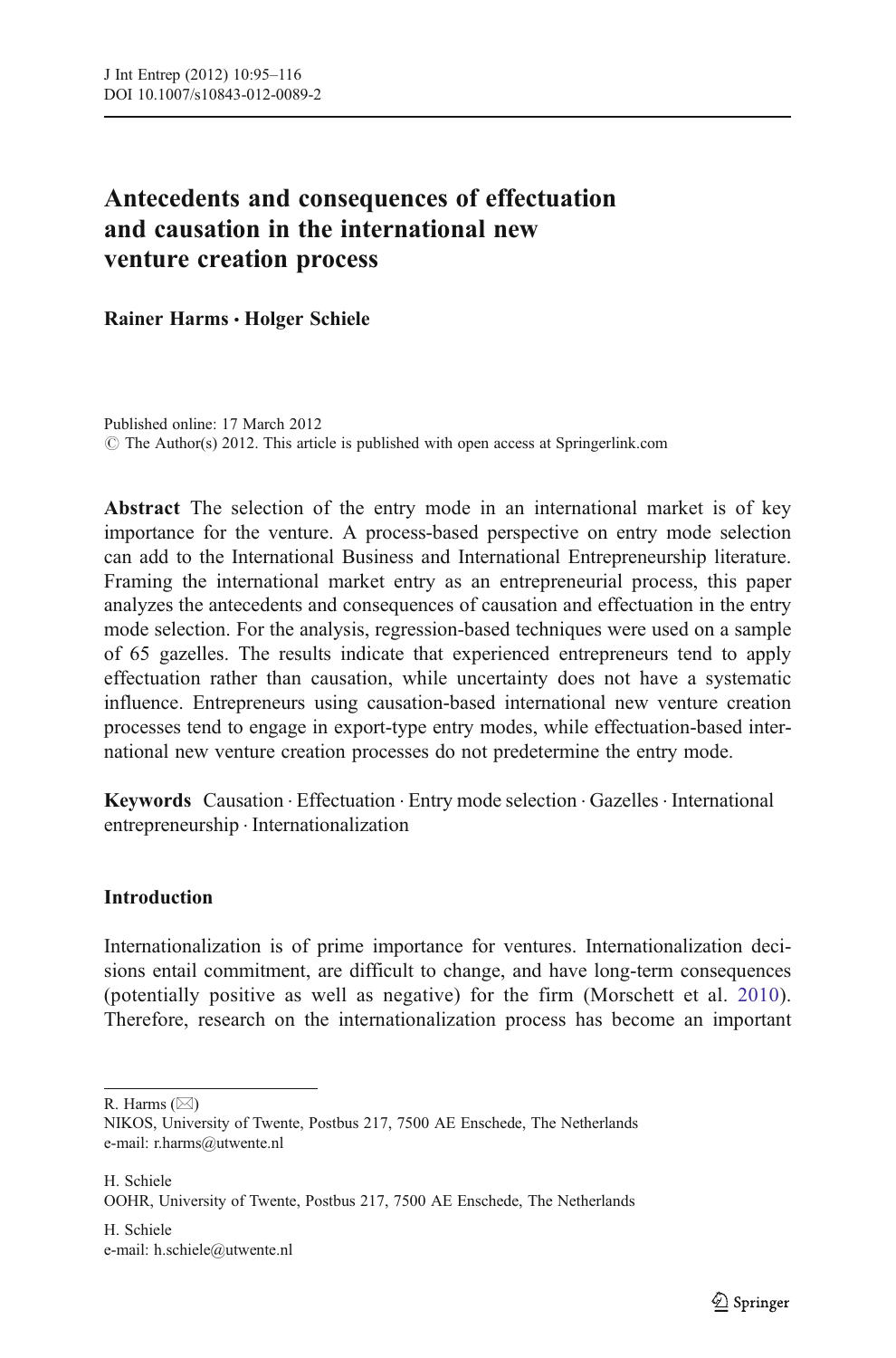stream in both the International Business (IB) (Werner [2002\)](#page-20-0) and the International Entrepreneurship (IE) literatures (Keupp and Gassmann [2009](#page-19-0)).

Within the IB literature, conceptual models aiming to understand the internationalization process are increasingly starting to include entrepreneurship as a key element in this process. Based on Johanson and Vahlne's [\(1977](#page-19-0)) seminal model, Johanson and Vahlne ([2009\)](#page-19-0) extend their model by explicitly including opportunity creation and recognition to accommodate the increasing acknowledgment of opportunities for international venturing. The most recent addition to the Johanson and Vahlne's model explicitly incorporates elements of entrepreneurship (Schweizer et al. [2010\)](#page-20-0) into the internationalization process.

In the IE literature, conceptual models aiming to understand the entrepreneurial process are moving towards the application of their models to international rather than domestic entrepreneurship. The importance of entrepreneurship in understanding internationalization processes was also recognized by Jones and Coviello ([2005\)](#page-19-0), who propose that internationalization is a "time-based process of entrepreneurial behavior" (p. 284). Their model explicitly interprets the internationalization process as a primarily entrepreneurial process, that is, the temporal sequence of "all the functions, activities, and actions associated with perceiving opportunities and creating organizations to pursue them" (Bygrave [2004,](#page-19-0) p. 2). In addition, they highlight that it is not only a firm's internationalization process over time (establishment chain) that can be analyzed as an entrepreneurial process, but also the process that leads to a particular international market entry (Jones and Coviello [2005](#page-19-0)).

Sarasvathy ([2001\)](#page-20-0) identified two distinct approaches in describing entrepreneurial processes, namely, causation and effectuation (C&E). Causation has connotations of rational planning (ex ante), whereas effectuation is associated with (ex post) emergent strategies. Sarasvathy illustrates that the choice of either causation or effectuation affects the type of opportunities that are finally exploited: For example, entrepreneurs choosing causation tend to rule out opportunities that do not lend themselves to ex ante planning. Likewise, the choice between C&E can also impact on international opportunities. This illustrates the wider point that decision-making processes do influence the types of decisions made, and ultimately, their effectiveness (Dean and Sharfman [1996\)](#page-19-0). This makes the analysis of C&E in general in entrepreneurial processes in particular relevant to international new venture creation processes (INVC processes).

While both IB and IE literatures are increasingly addressing effectuation in internationalization, quantitative research on this subject seems underdeveloped, owing to the fact that C&E have only recently been operationalized (Chandler et al. [2009;](#page-19-0) Moroz and Hindle [2012](#page-20-0); Perry et al. 2012). Thus, this paper seeks to empirically test key antecedents and consequences of causation- and effectuation-based decision-making processes in the INVC process, with the goal of adding to scholarly understanding of internationalization processes. This research contributes to IE and IB research in the following ways. Firstly, it builds on the idea of the behavioral process as a common foundational element of both entrepreneurship and IB literature. Thereby, this analysis takes a step in the direction of integrating IE and IB research (Jones and Coviello [2005\)](#page-19-0). Secondly, this paper is among the first to apply operationalizations of  $CAE$ (Brettel et al. [2012\)](#page-18-0) and the first to apply it to international entrepreneurship research. Thereby, this paper allows effective testing of key propositions developed in the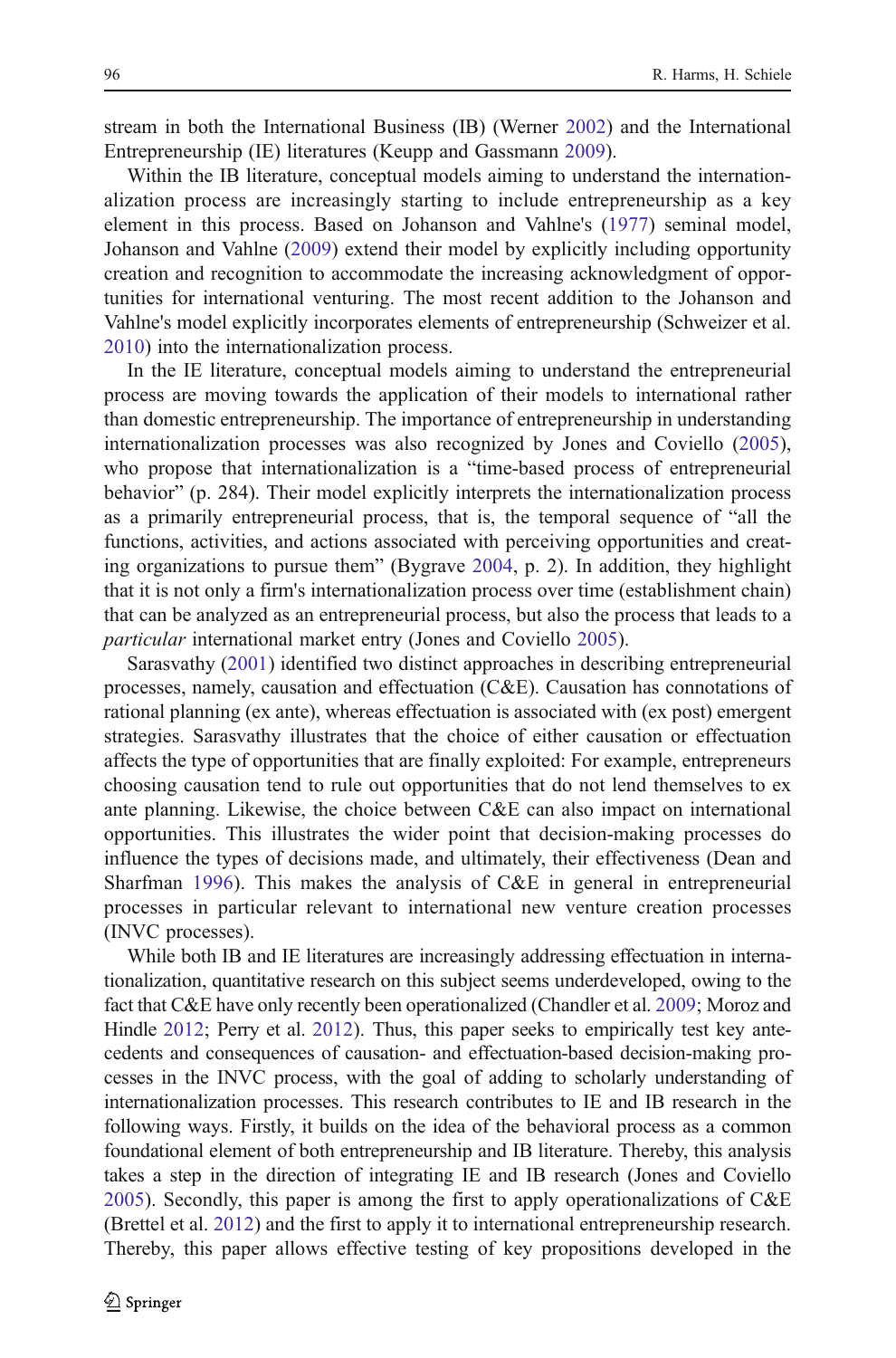effectuation literature (Sarasvathy [2001](#page-20-0); Sarasvathy et al. [2003\)](#page-20-0). Here, INVC processes provide a suitable context, since firms face situations involving different degrees of uncertainty, which impacts on their chosen decision-making processes.

#### International new venture creation

International new venture creation as a process

Originating in entrepreneurship theory, the concepts of causation and effectuation have been developed to describe entrepreneurial processes (Sarasvathy [2001](#page-20-0)). Framed as a "general theory of decision-making in uncertain situations" (Sarasvathy [2008,](#page-20-0) p. 227) that highlights human action as the "predominant factor shaping the future" (Sarasvathy [2008,](#page-20-0) p. 87), she defines (Sarasvathy [2001](#page-20-0), p. 245): "Causation processes take a particular effect as given and focus on selecting between means to create that effect. Effectuation processes take a set of means as given and focus on selecting between possible effects that can be created with that set of means."

Effectuation theory has been applied in fields such as management (Augier and Sarasvathy [2004](#page-18-0)), economics (Dew et al. [2004\)](#page-19-0), finance (Wiltbank et al. [2009\)](#page-21-0), marketing (Read et al. [2009a\)](#page-20-0), and R&D management (Brettel et al. [2012\)](#page-18-0). Effectuation theory may also be particularly suitable as a building block for internationalization theory, as internationalization can also be framed as a decision-making problem under uncertainty (Jones and Coviello [2005;](#page-19-0) Schweizer et al. [2010](#page-20-0)). The connection between internationalization and entrepreneurship is highlighted in the work of Jones and Coviello [\(2005](#page-19-0)), who conceptualize internationalization as an "entrepreneurial process of behavior in time" (p. 284) and frame INVC as a process under uncertainty.

This explicit introduction of decision-making under uncertainty makes effectuation a welcome addition to established internationalization theories that do not emphasize this particular aspect. Whitelock [\(2002](#page-20-0)) analyzes a range of internationalization theories, including the eclectic paradigm (Dunning [1988\)](#page-19-0), transaction cost analysis (Erramili and Rao [1993](#page-19-0)), what she labels as the interactive network approach (Turnbull [1987\)](#page-20-0), and the business strategy approach (Welford and Prescott [1994](#page-20-0)). She finds all of these approaches fail to effectively capture decision-making under uncertainty because "each of the theories presented above is dependent to some extent on the existence of market information to inform internationalization decisions" (p. 344–345). McDougall et al. [\(1994](#page-20-0)) discuss monopolistic advantage theory, product cycle theory, stage theory of internationalization, oligopolistic reaction theory, and internalization theory and state that they have the common shortcoming of tending to "ignore the individual and small group level of analysis (i.e., the entrepreneur and his or her network of business alliances)" (p. 469).

Decision-making under uncertainty and a focus on the entrepreneur have recently been integrated in internationalization theory. In the ground-breaking work by Johanson and Vahlne ([1977\)](#page-19-0), the authors argued that the internationalization process is affected by limited knowledge about the international market (that is, uncertainty), eventually addressed by actually conducting operations abroad. In a recent extension of their 1977 model, Johanson and Vahlne ([1977\)](#page-19-0) emphasize the concept of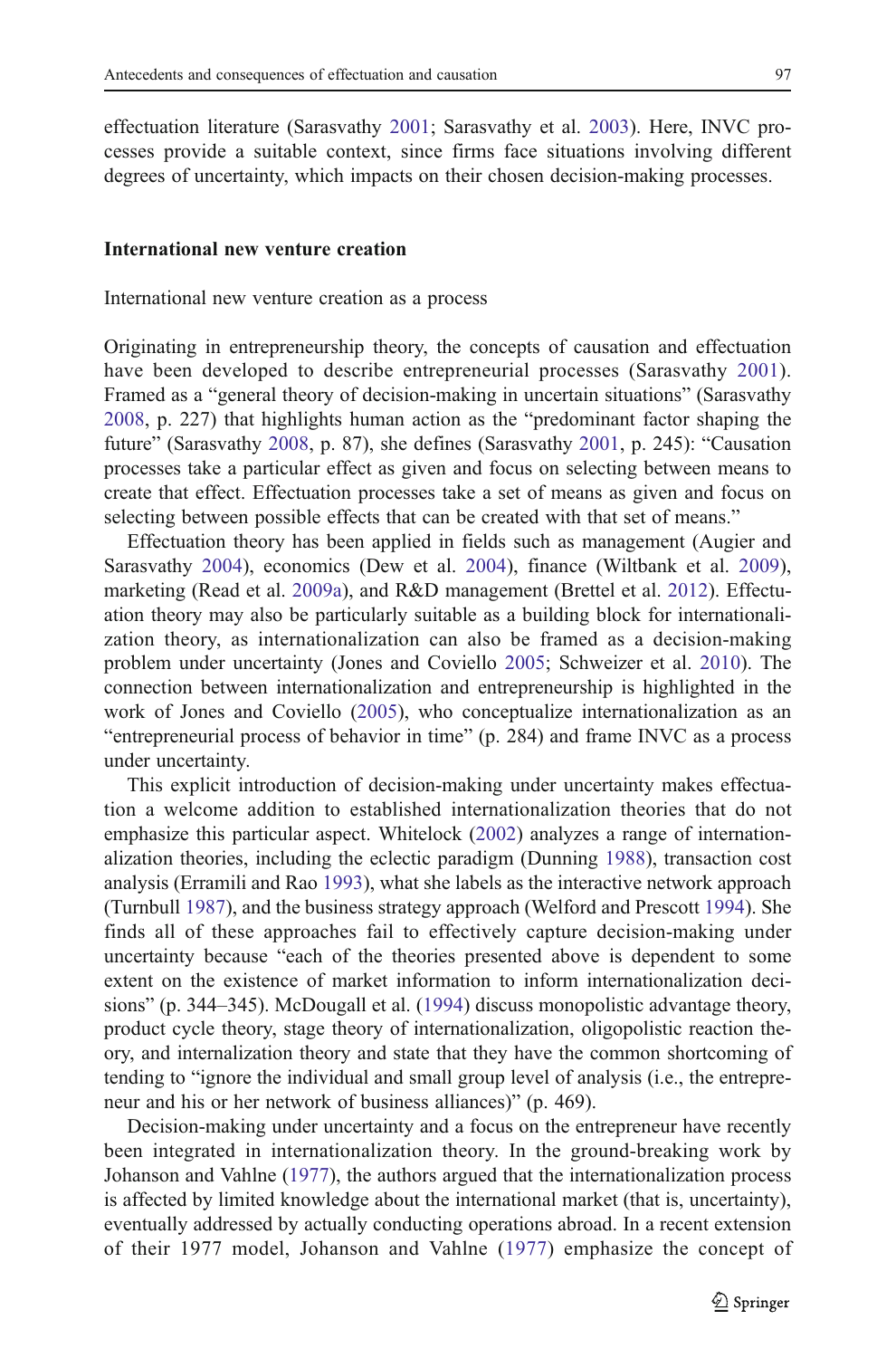"opportunity" by elaborating on the concept of "knowledge" in their model. They state (Johanson and Vahlne [2009,](#page-19-0) p. 1424): "opportunities constitute a subset of knowledge. […] we consider opportunities to be the most important element of the body of knowledge that drives the [internationalization] process." Drawing on opportunity theory, they recognize that opportunities can be discovered as well as created by the entrepreneur.

The entrepreneur as an actor became more central in the Johanson and Vahlne's models. For the 1977 model, the authors (Johanson and Vahlne [1977](#page-19-0), p. 23) stated: "[…] for this time being, [we] disregard the decision style of the decision maker." In their 2009 model, they explicitly recognize managerial discretion, particularly regarding the discovery and creation of opportunities in a network context. This development was continued by Schweizer et al. ([2010\)](#page-20-0), who explicitly introduce entrepreneurial capabilities and the exploitation of opportunities in their entrepreneurial process model of internationalization. Schweizer et al. [\(2010](#page-20-0)) emphasize the individual level of analysis; they explicitly incorporate effectuation theory in an attempt to model decision-making under uncertainty.

Based on the apparent neglect of decision-making under uncertainty in a number of internationalization theories, and based on a number of promising theoretical developments and qualitative analyses (Schweizer et al. [2010](#page-20-0)), it could be argued that entrepreneurship in general and effectuation in particular could contribute a relevant theoretical component to internationalization theory. More specifically, based on the work by Sarasvathy ([2001\)](#page-20-0), Chandler et al. ([2009\)](#page-19-0) provide a framework contrasting causation and effectuation along the lines of goal definition, key decision parameters, dealing with uncertainty, and basis of exploitation (see Table 1).

In effectuation, goals emerge in the course of the process, whereas in causation, goals are defined prior to decision-making. An example of emergent goals is provided by Sarasvathy's [\(2001](#page-20-0)) "Curry in a Hurry" thought experiment that illustrates how goals emerge as an entrepreneur reacts to environmental contingencies. Examples of predefined goals are regularly found in traditional business planning literatures, which portray entrepreneurs starting with a very precise idea of what they are going to market. In internationalization, a company that relies on emergent goals would remain flexible with regard to the strategic goals of an internationalization. Companies relying on defined goals would have a fixed plan concerning where to go (international market selection), how to go (entry mode selection), and what to achieve in the international market (strategic goals).

|                                       | Causation                                     | Effectuation                    |
|---------------------------------------|-----------------------------------------------|---------------------------------|
| Goals are $\dots$                     | Pre-defined                                   | Emerging                        |
| Decision parameters include           | Maximization of expected return               | Affordable loss                 |
| Dealing with uncertain future through | Business planning and<br>competitive analysis | Pre-commitment and<br>alliances |
| Exploitation of                       | Capabilities and resources                    | Environmental<br>contingencies  |

Table 1 Key characteristics of causation and effectuation

Based on Chandler et al. ([2009\)](#page-19-0)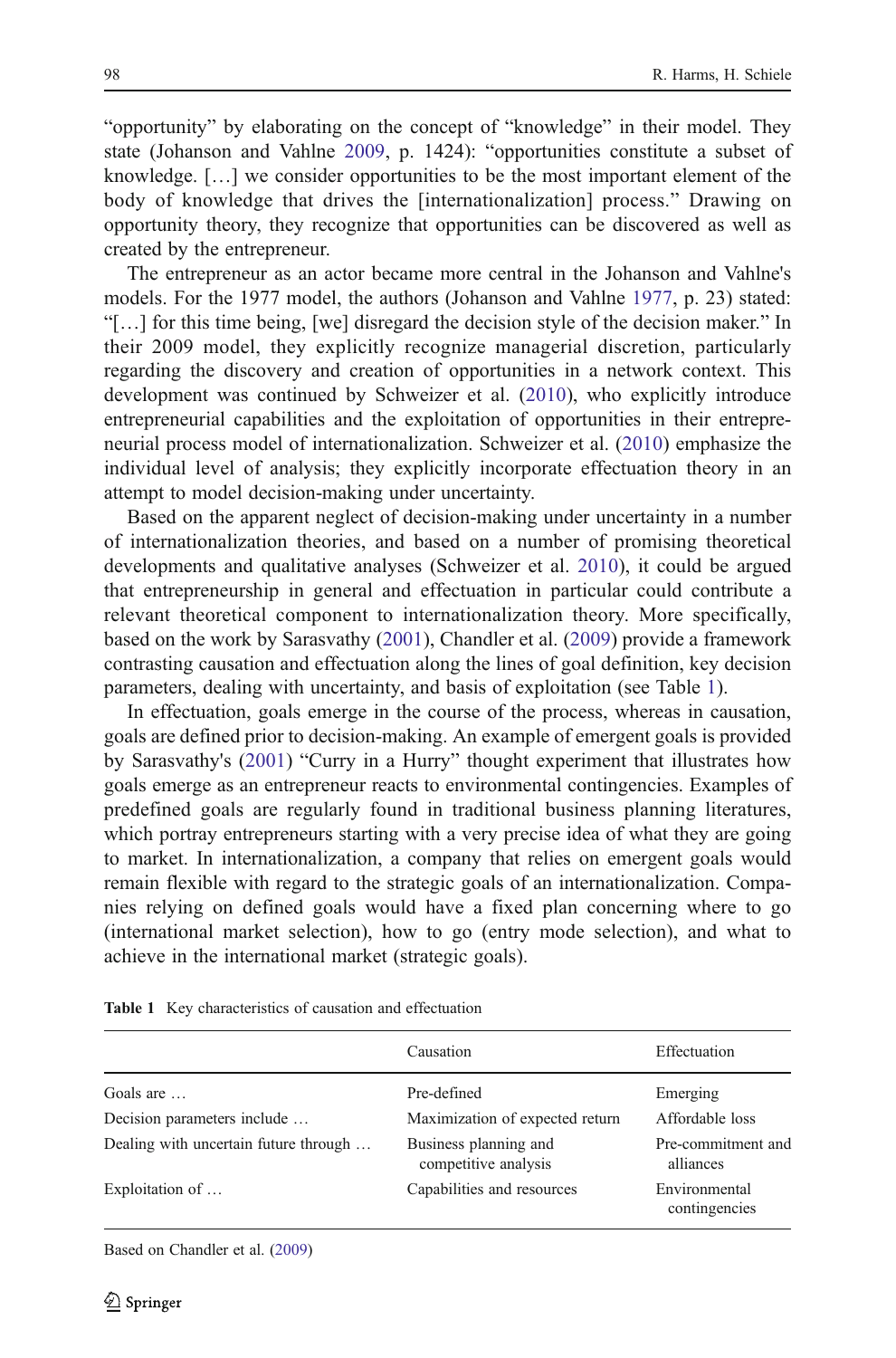According to the affordable loss principle, effectuators tend to make decisions that, if they fail, they would not put the existence of the venture at stake: under this principle, investments are made incrementally. Conversely, companies that focus on causation would instead seek to maximize expected returns and to invest a large up front sum. This means that in internationalization, effectuators then would progress incrementally, whereas firms that rely on causation would internationalize immediately.

When dealing with *uncertainty*, effectuators negotiate pre-commitments from stakeholders, such as contracts guaranteeing stable future sales levels, thereby trying to "control an unpredictable future." Entrepreneurs that rely on causation, on the other hand, deal with uncertainty by trying to plan ahead by using business planning and competitive analysis. In internationalization, effectuators would for example exhibit a "follow-the-customer" behavior (Eriksson et al. [2000;](#page-19-0) Erramilli and Rao [1993\)](#page-19-0), whereas firms that rely on causation would trust their own market analyses.

Effectuators flexibly *exploit* contingencies that arise as the new venture unfolds: Sarasvathy's Curry in a Hurry experiment neatly illustrates this behavior. Entrepreneurs that rely on causation, on the other hand, tend to exploit current capabilities and resources, reminiscent of the "administrative" behavior in Stevenson's conceptualization of Entrepreneurial Management (Stevenson and Jarillo [1990\)](#page-20-0). When internationalizing, effectuators would embrace opportunities that emerged subsequently, whereas firms that rely on causation would tend to engage in international activities matched by their current capabilities.

Causation- and effectuation-based approaches to international new venture creation

Previous empirical literature on causation and effectuation in international entrepreneurship is relatively rare, owing to the novelty of effectuation theory in general, the novelty of the operationalization of C&E in particular, and the relative scarcity of factor models in INVC literature (Perry et al. [2012](#page-20-0)). Nevertheless, it is possible to identify some applications of C&E in extant literature.

In IB textbooks, internationalization is modeled as a series of steps: choosing a target market, setting goals, selecting the entry mode, tactical and operational planning for market entry, and finally entry in to market (e.g., Root [1994](#page-20-0)). This sequential approach is premised upon the assumption that decision makers are fully informed about the decision parameters, allowing them to plan rationally and arrive at a benefitmaximizing choice of entry mode (Maignan and Lukas [1997\)](#page-19-0). This process resembles the segmentation, targeting, and position process that, as Sarasvathy [\(2001](#page-20-0)) indicated, characterizes causation-based market entry processes.

Causation-based approaches to INVC were observed in a variety of studies. For example, Brewer [\(2001](#page-18-0)) found a linear "planned" approach in which countries are selected based on a rational assessment of market attractiveness and the firm's potential competitive position. In the same vein, Brouthers and Nakos ([2005\)](#page-19-0) found that firms using systematic international market selection outperform firms that select their markets in an ad hoc way. Beyond market selection, Lukas et al. ([2007\)](#page-19-0) draw on the literature on export planning to point out that formalized export planning is positively related to export performance.

In contrast to normative, rational approaches to INVC, researchers have now begun to highlight the fact that decision makers are not fully rational in the INVC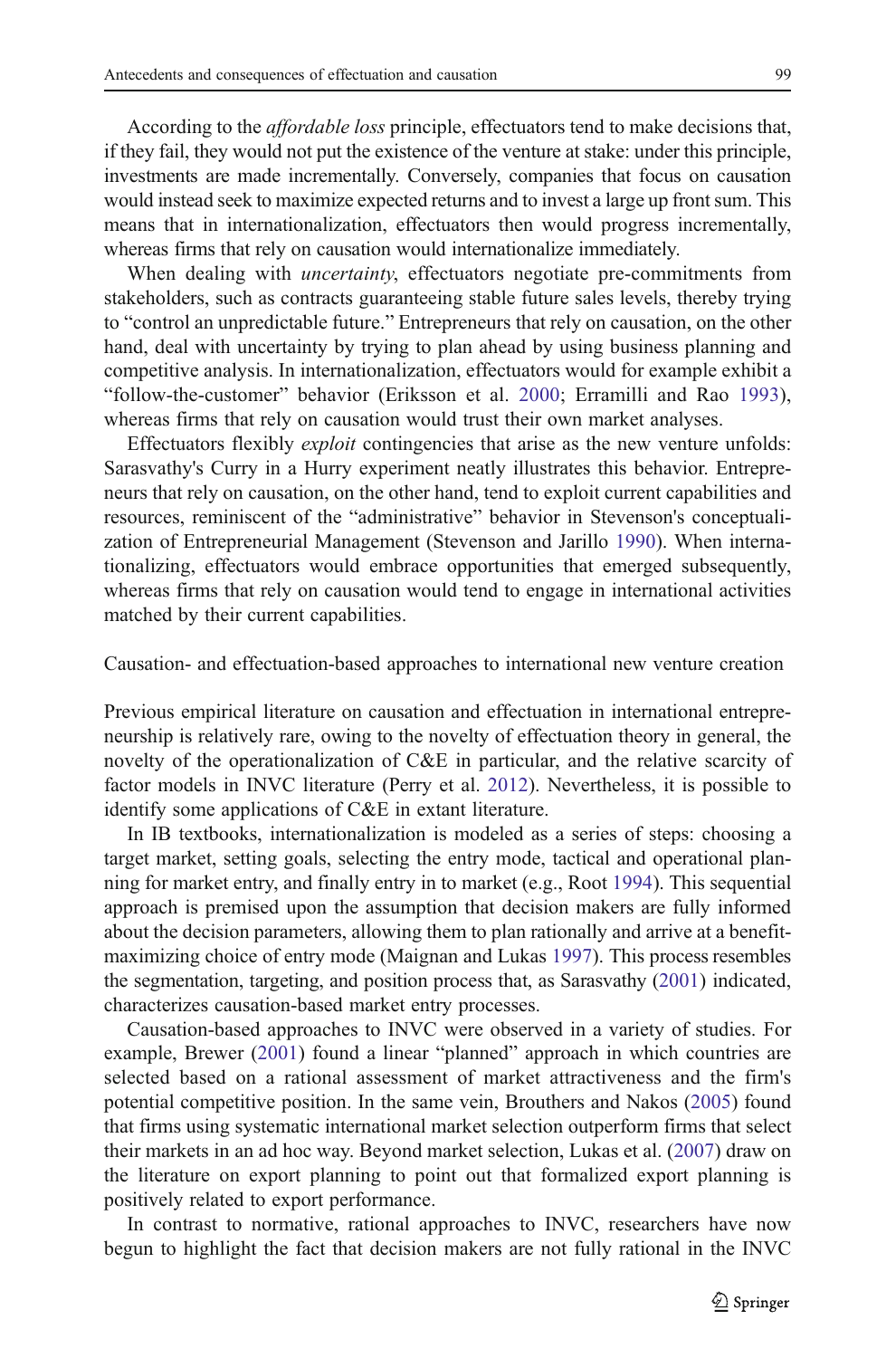process, but that mental models (Maignan and Lukas [1997](#page-19-0)) and cognitive maps (Andersen and Strandskov [1997\)](#page-18-0) exert a large influence. Mental models are simplified representations of reality that help decision-makers to make sense of empirical reality. Maignan and Lukas [\(1997](#page-19-0)) reported for example that managers did not use a "comprehensive, deliberate analysis" to make market entry decisions. Rather, mental models about the origins of a firm's competitive advantage were used to shape the selection of entry modes. By way of illustration, those firms that have a mental model focused on customer orientation may analyze in detail customer demand in foreign markets and thereby neglect other sources of information.

Another stream of research highlights the emergent nature of INVC processes. Crick and Spence ([2005\)](#page-19-0) reported results from case studies in which entrepreneurs have mentioned that they have internationalized based on a chance encounter during their vacation, a class reunion, or based on hiring a manager that happened to have an international network. Moreover Çalişkan et al. ([2006\)](#page-19-0) highlight the serendipitous roots of INVC processes. Entrepreneurs might not have the time to engage in careful information gathering and rational planning, particularly in dynamic markets in hightech fields. By reacting to opportunities, they effectively adopt emergent strategies (Crick and Spence [2005](#page-19-0)). Mainela and Puhakka [\(2009](#page-19-0)) focus explicitly on the role of effectuation in INVC and find instances of affordable-loss bearing and partnering (an effectual way of dealing with uncertainty) in the INVC process of setting up an international joint venture.

#### A process model of causation and effectuation in INVC in SME

### Illustrating the model

While the preceding literature review has shown that both causation-based and effectuation-based elements exist in INVC processes, key antecedents and consequences of C&E in internationalization remain unexplored. To explore antecedents and consequences of C&E, an empirical test is used, applying a model starting with a general decision to internationalize. At this point, the entrepreneur then makes a choice between using a causation-based or effectuation-based decision-making process. The choice of process is influenced by task-specific experience and perceived uncertainty concerning the initial target country (Sarasvathy et al. [2003\)](#page-20-0). Finally, the type of INCV processes which was chosen then impacts on the approach to internationalization, most notably the entry mode selection (Fig. [1\)](#page-6-0).

Causation and effectuation may not be entirely exclusive choices. On one hand, the literature discusses the concepts as if they were diametrically opposed, with entrepreneurs having to choose either causation or effectuation. Chandler et al. [\(2009\)](#page-19-0) do indeed find that causation correlates positively with core aspects of effectuation such as affordable loss and pre-commitment. Hence, it may, for example, be possible that a factor that positively impacts on the degree to which effectuation is used also positively impacts on the use of causation. Therefore, the hypotheses are formulated and analyses are performed separately for both causation and effectuation.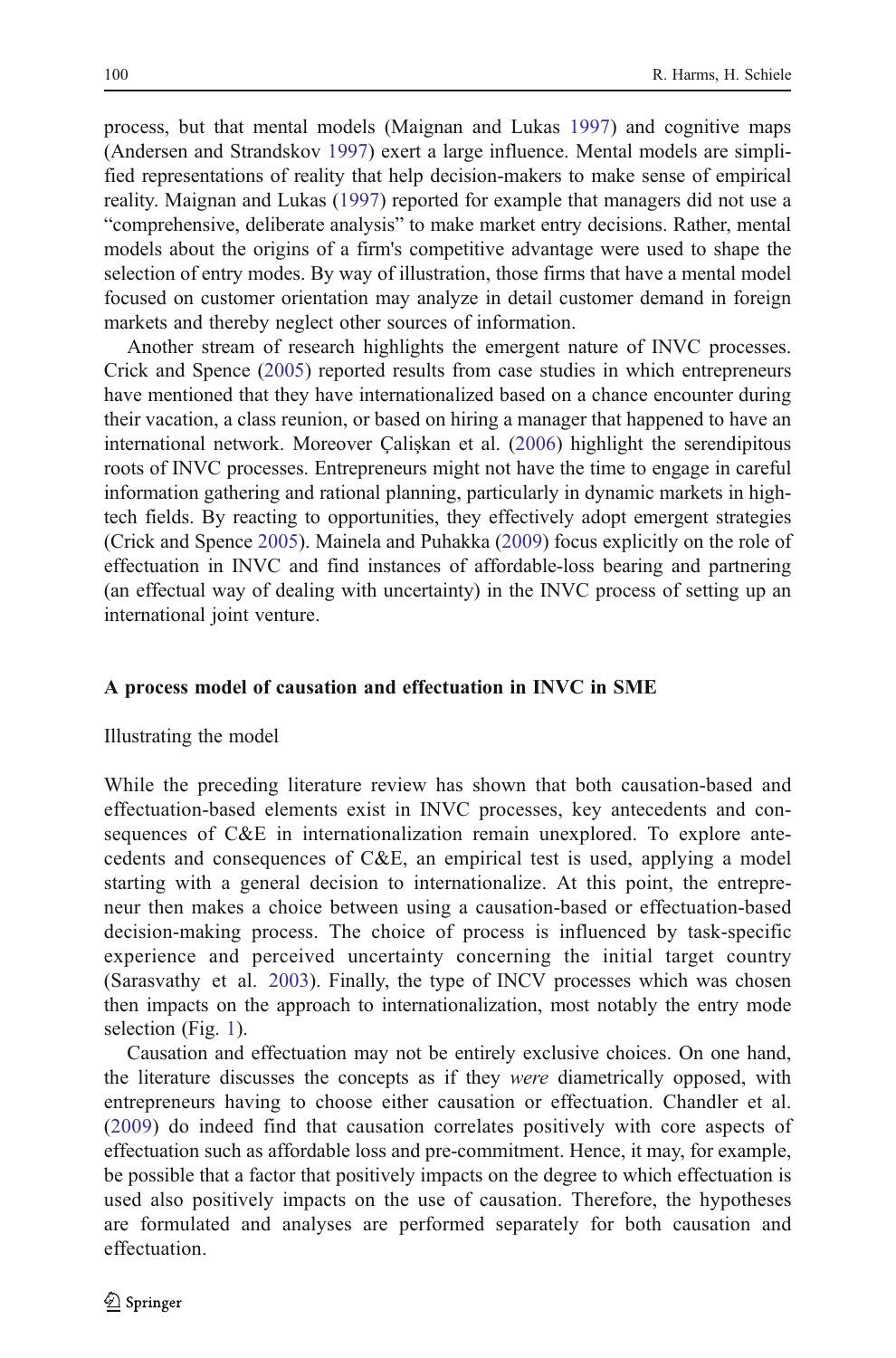<span id="page-6-0"></span>

Fig. 1 The new international venture creation process

Antecedents to causation– or effectuation-based INVC

While causation is said to be more effective in environments where the future is easy to predict, effectuation may be more effective in unpredictable circumstances (Sarasvathy [2001\)](#page-20-0). A key element of predictability is the psychic distance, here defined as "the individual's perception of the differences between the home country and the foreign country" (Sousa and Bradley [2006](#page-20-0), p. 51). The higher the degree of psychic distance, the more unfamiliar the entrepreneur is with the particular foreign market (Shane et al. [1995;](#page-20-0) Slangen and van Tulder [2009\)](#page-20-0), which increases uncertainty in decision-making (Tihanyi et al. [2005\)](#page-20-0). Hence, under conditions displaying a large degree of psychic distance, managers realize that causation-based INVC processes may not be effective. Rather than trying to predict an unknowable future (Sarasvathy [2001\)](#page-20-0), entrepreneurs may adopt an effectuation approach to exploit opportunities as they arise (Dow [1999](#page-19-0)).

- H1a The larger the psychic distance of the entrepreneur with regard to the initial target market, the more likely entrepreneurs will rely on effectuation.
- H1b The larger the psychic distance of the entrepreneur with regard to the initial target market, the less likely entrepreneurs will rely on causation.

A further element within predictability is the perceived dynamism of the foreign market. Dynamism refers to the speed and the qualitative degree of changes in the market (Dess and Beard [1984\)](#page-19-0). Highly dynamic markets change rapidly and often in unexpected ways. In these situations, causation-based INVC processes might not be feasible. Firstly, formal business planning requires input data that can be forecasted with a certain amount of accuracy. Secondly, formal business planning might be time consuming to the degree that contingencies cannot realistically be exploited in a timely way because the "window of opportunity" (Abell [1980\)](#page-18-0) has already closed. This finding is underscored by Gruber ([2007\)](#page-19-0) who argues that the performance impact of business planning is negative particularly in dynamic environments.

- H2a The larger the perceived dynamism of the foreign market, the more likely entrepreneurs are to rely on effectuation.
- H2b The larger the perceived dynamism of the foreign market, the less likely entrepreneurs are to rely on causation.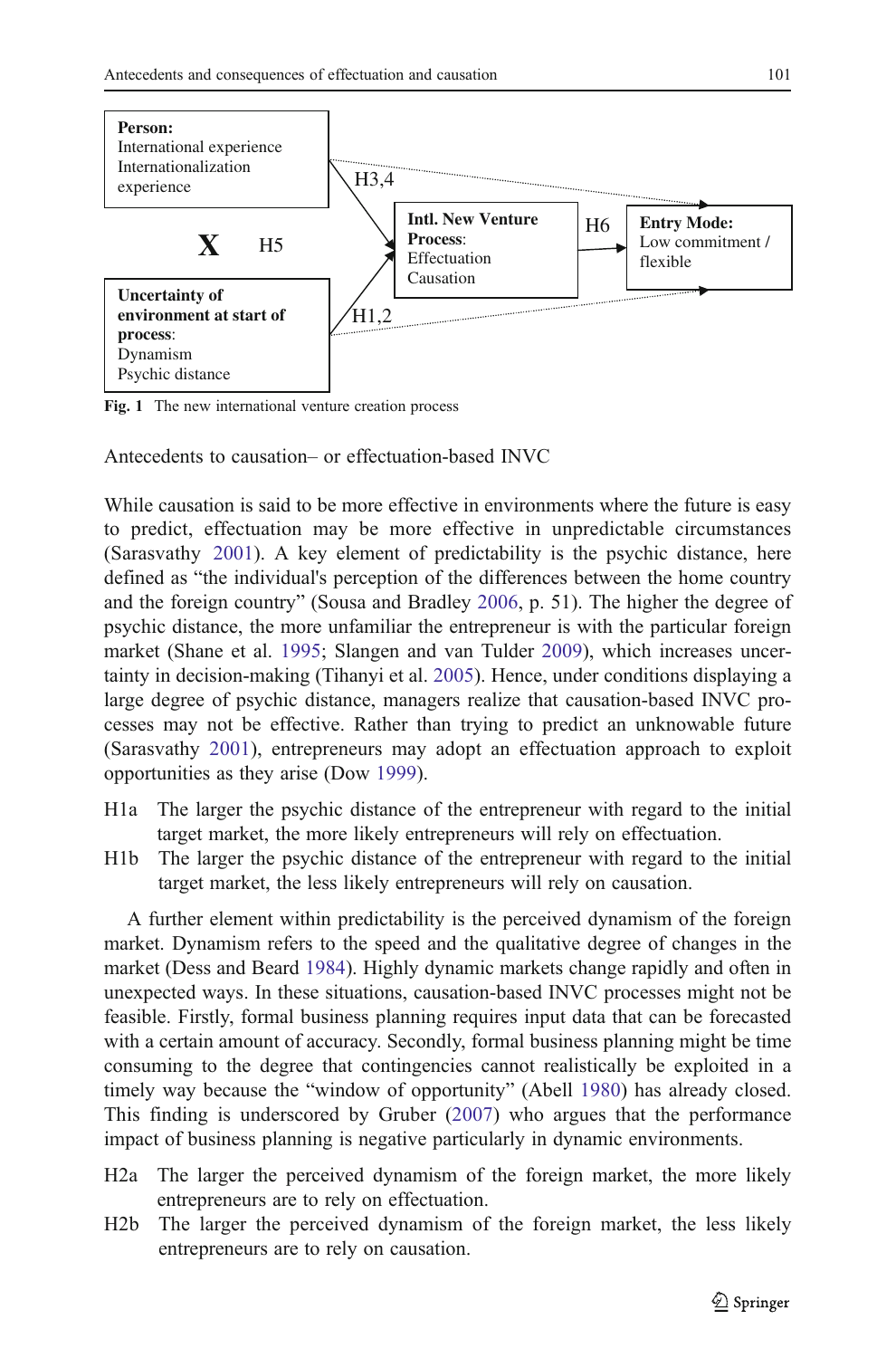The amount of task-specific experience is a key antecedent to the choice of either causation-based or effectuation-based NVCPs (Dew et al. [2009;](#page-19-0) Read et al. [2009b\)](#page-20-0). Dew et al. in particular show that more experienced entrepreneurs are more likely to use effectuation than causation. In a protocol analysis of a hypothetical new venture creation process, expert entrepreneurs were more likely to use means-driven rather than ends-driven action, consider affordable loss rather than expected return, and use partnerships rather than competitive analysis.

As the theoretical foundation for these findings, Dew et al. ([2009\)](#page-19-0) draw on the literature on expert versus novice decision-making. They point out that experts are more likely to use analogical rather than analytical decision-making (Sloman [1996\)](#page-20-0), think in a more holistic and conceptual way, and weigh predictive information more critically. They argue that differences in the number and accessibility of experiences, representations and organization of knowledge, and critical stances to predictive information are the drivers of these differences.

Analogical reasoning is based on finding associations based on knowledge generated from personal experience. It is associated with creativity and imagination. Conversely, analytical reasoning is based on causal, logical, and hierarchical relations based on knowledge from language and formal systems, usually associated with explanation and formal analysis (Sloman [1996\)](#page-20-0). These features make analogical reasoning more likely to be used in means-driven situations, since these situations may have more degrees of freedom. People using analogical reasoning may be less reliant upon competitive analysis and be more skeptical of predictive reasoning. At the same time, they may be more willing to embrace the creative use of contingencies as they arise.

The capacity of being an expert is often confined to specific fields of experience and knowledge. Therefore, not every type of business experience or entrepreneurial experience will impact on the type of decision-making in internationalization. Rather, it is both international and internationalization experience that may impact on the degree to which effectuation-based INVC processes are adopted.

- H3a The greater the international experience of the entrepreneurs, the more likely entrepreneurs are to rely on effectuation.
- H3b The greater the international experience of the entrepreneurs, the less likely entrepreneurs are to rely on causation.
- H4a The greater the internationalization experience of the entrepreneurs, the more likely entrepreneurs are to rely on effectuation.
- H4b The greater the internationalization experience of the entrepreneurs, the less likely entrepreneurs are to rely on causation.

The decision to rely on effectuation is driven by both perceived uncertainty and by experience. Experienced entrepreneurs, who would tend to be effectuators, may, in predictable environments, also choose to use causation-based approaches, as they may be aware of the benefits of formal planning under these conditions (Gruber [2007\)](#page-19-0), while in unpredictable environments, they are likely to realize the futility of trying to forecast the future. Inexperienced entrepreneurs in predictable environments may find it easy to follow textbook-type causation-based internationalization scripts and might also realize the limits of forecasting and rational planning in unpredictable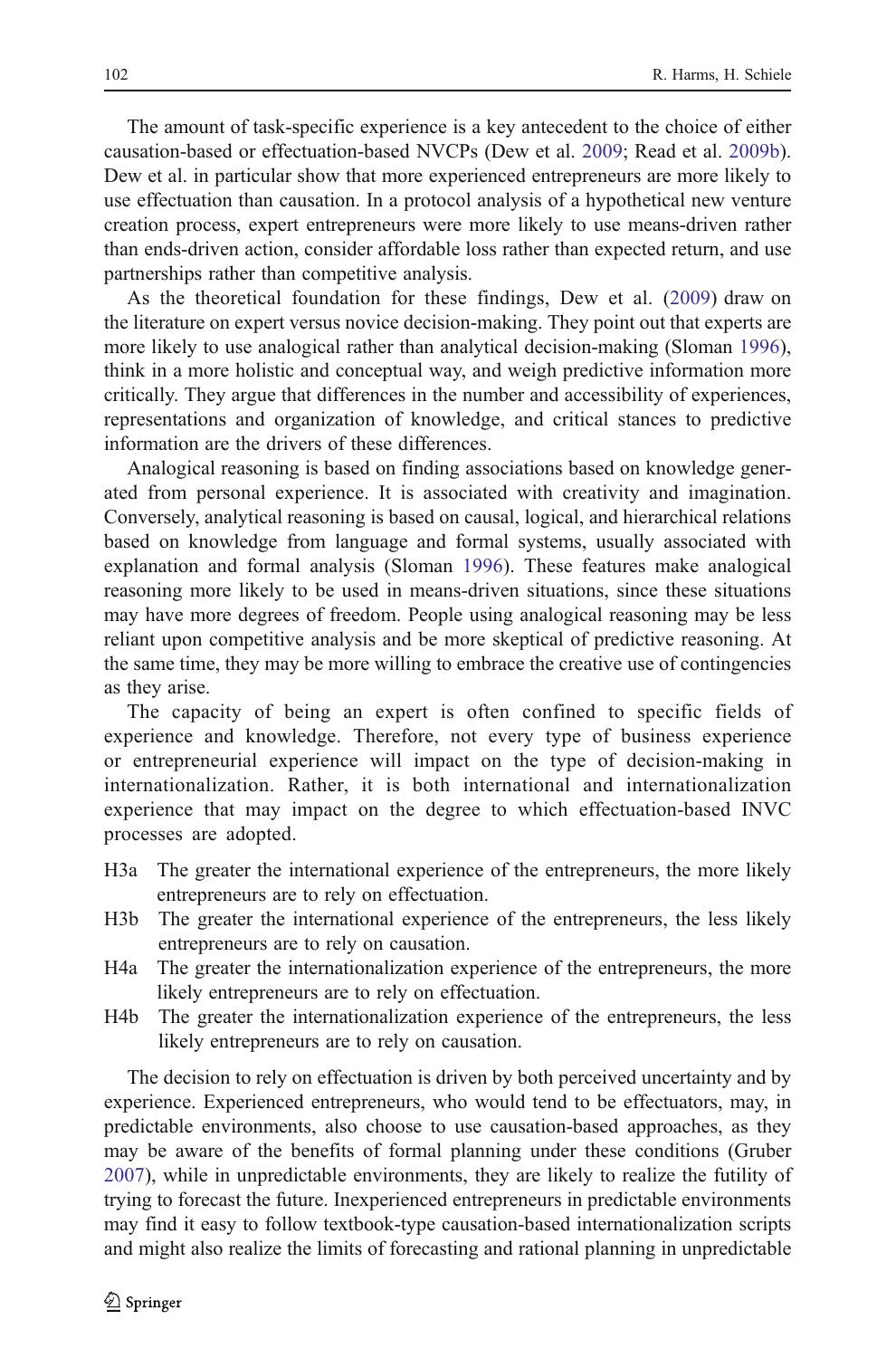environments, but because they lack experience, they are less likely to adopt effectuation-based INVC.

- H5a The degree of uncertainty moderates the relationship between experience and the degree to which effectuation is used: the more uncertain the environment, the stronger the positive relationship between experience and the degree to which effectuation is used.
- H5b The degree of uncertainty moderates the relationship between experience and the degree to which causation is used: the less uncertain the environment, the stronger the relationship between experience and the degree to which causation is used.

Entry mode selection of causation- and effectuation-based INVC

One of the key decisions involved in internationalization is the entry mode selection (Canabal and White [2008\)](#page-19-0). Because the entry mode choice is irreversible and has long-term consequences for the company (Morschett et al. [2010](#page-20-0)), research on this decision has become an important stream in the IB literature (Werner [2002](#page-20-0)). The entry mode is the institutional arrangement that a firm chooses for entering into an international market (Anderson and Gatignan [1986\)](#page-18-0). Institutional theory distinguishes three modes, namely, market, hybrid, and organizational (Brouthers and Hennart [2007\)](#page-19-0), which can be organized "along a continuum of increasing control, commitment, and risk" (Brouthers and Hennart [2007](#page-19-0), p. 397). Exports (market mode) are on one end of the continuum, hybrid forms such as contractual cooperations (hybrid) in the middle, and wholly owned subsidiaries (organization) as the most risky and resource intensive are on the other end.

As effectuation-based NVC emphasizes affordable loss, flexibility, and precommitment through network building, these characteristics will be reflected in the international entry mode selection as well. There is evidence of internationalization behavior reflecting some of the elements of effectuation. Firstly, firms tend to "follow the customer" who goes abroad (Eriksson et al. [2000](#page-19-0); Erramilli and Rao [1993;](#page-19-0) Madsen and Servais [1997\)](#page-19-0). This behavior illustrates the importance of precommitment and may also be a consequence of basing decision-making on affordable losses. Secondly, there is evidence of a high degree of customer orientation in "born global" firms (Madsen and Servais [1997\)](#page-19-0). As firms with a high degree of customer orientation react flexibly to customer demands, this can be an indicator for the importance of flexibility in internationalization.

- H6a The more the INVP is characterized by effectuation, the more likely entry modes with a low degree of resource commitment and with a high degree of flexibility are chosen, such as exporting.
- H6b The more the INVP is characterized by causation, the more likely entry modes with a high degree of resource commitment and with a low degree of flexibility are chosen, such as equity-based entry modes.

The age and the size of the firm are used as control variables. The link between firm age and a tendency to choose either effectual or causational new venture creation processes is ambiguous. On the one hand, older firms may have a larger degree of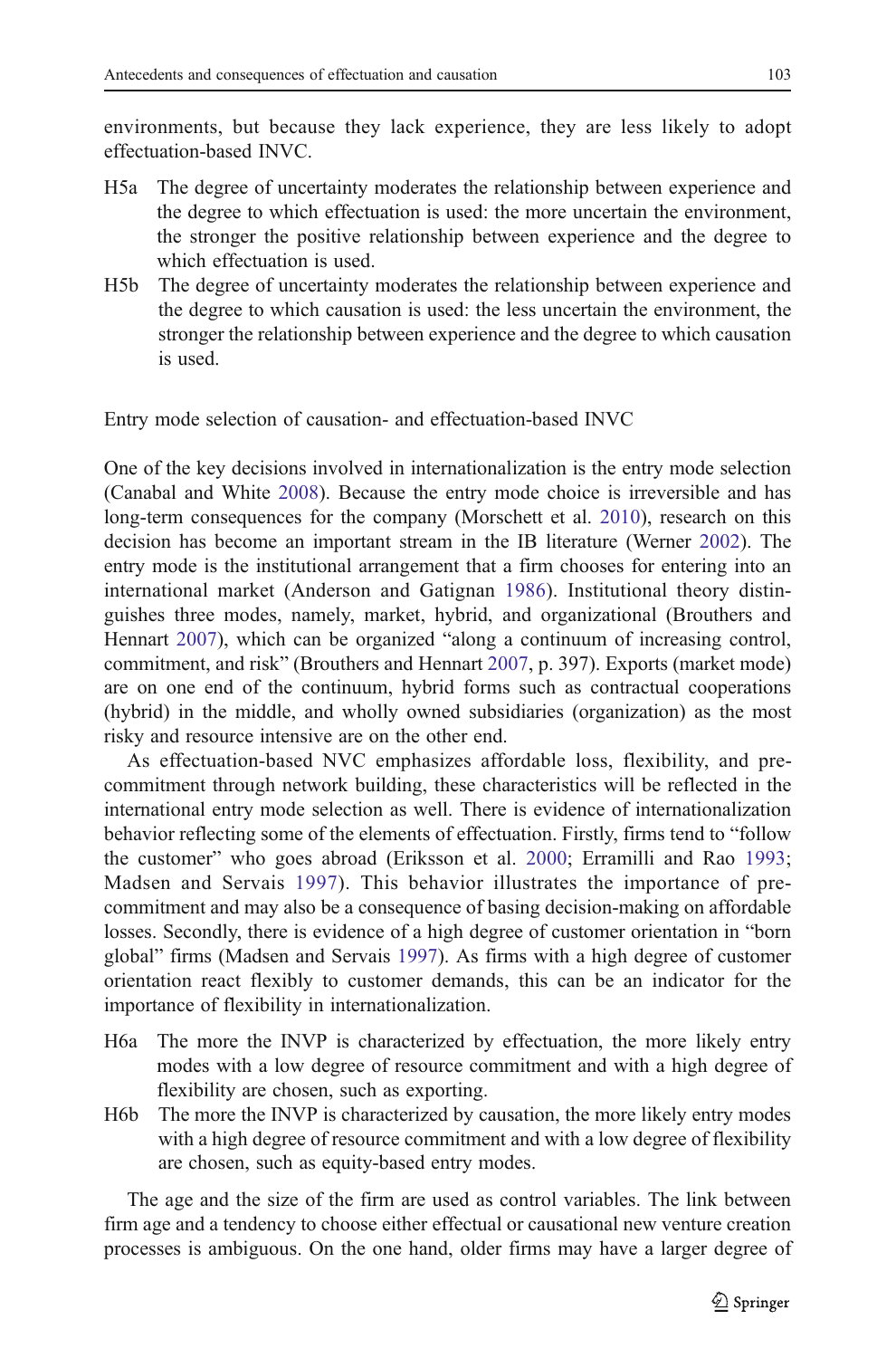task-specific knowledge, making effectuation more likely (see hypotheses 3a and 3b). On the other hand, older firms might exhibit a larger degree of formality in decisionmaking, making causation more likely. International market entry by older firms could be based on a formalized decision-making process, which follows a causation logic: Rialp-Criado et al. ([2010\)](#page-20-0) show that the strategy-making process in the context of internationalization follows a firm maturity life cycle from entrepreneurialvisionary to planning-analytical. Miller ([1983\)](#page-20-0) argued that decisions/entrepreneurial orientation is driven by intuitive strategy-making in smaller, "simple" firms and by formalized planning in larger firms. A second set of control variables is introduced relating to the link between INVC processes and entry mode selection. It can be assumed that young and small firms will have a propensity towards exporting, as young and small firms may lack the resources and the capabilities to select any other entry mode, even though they might otherwise so be inclined.

### Method

#### Sample

This study is based on a sample of rapidly growing small and medium enterprises (SMEs), the finalists of the German "Entrepreneur of the Year" contest 2010. Gazelles are here defined as high-growth independent and owner-managed firms (with unity of ownership, liability, and leadership, Hamer [1990\)](#page-19-0). The definition of the IfM was adopted (Wolter and Hauser [2001\)](#page-21-0), defining SMEs as firms with more than 10 and less than 500 employees. The decision to focus on gazelles was made because these firms internationalize at a fast pace. For example, the entrepreneurs report that the last completed INVC processes began with a first idea on average 3 years before the survey, with first actions having been taken on average 2 years before the survey. While this may seem a long time span, this is much shorter than the time span that would be found in a random sample of internationalizing SME.

This contest is open to all owner-managed firms with a proven track record of organic growth registered in Germany. Data were gathered by a mailed survey addressed to the CEOs, regarded as the most competent providers of valid data and best informed regarding a firm's financial and time investments in internationalization. Where possible, the information obtained was scrutinized and triangulated using publicly available data, and no data differences were found. Sixty-five companies participated in the 2010 contest. As questionnaire completion was obligatory for the contest, there were no missing cases. Missing data were imputed with the EM algorithm.

### Operationalization

### Antecedents

International experience is reflected in the numbers of years spent abroad, both for business or educational purposes. As there was no reason to weigh one component over the other, these two items were integrated to an unweighted additive score.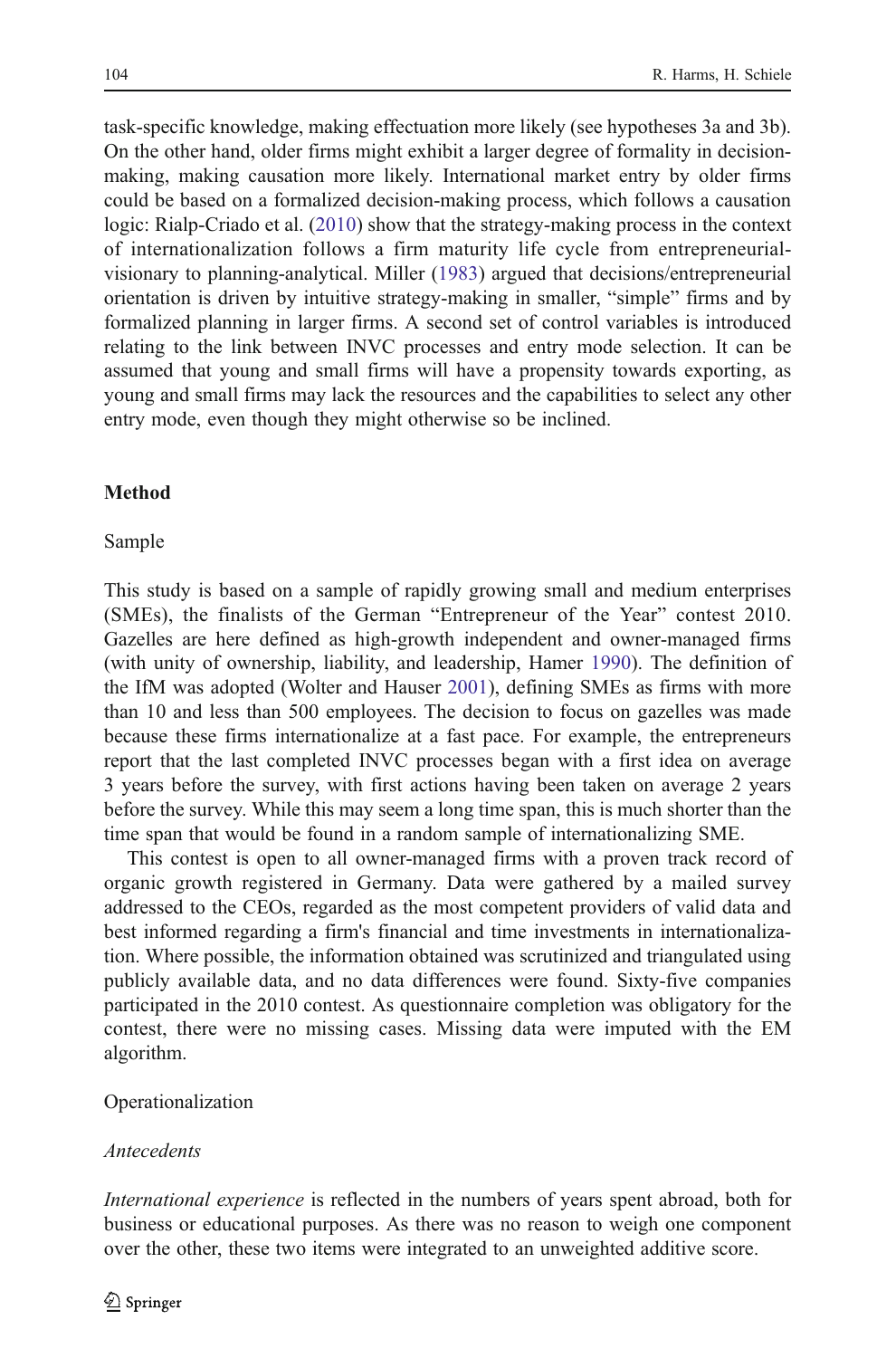Internationalization experience is reflected in the number of international new market entries that the entrepreneur participated in the last 3 years. The analysis was repeated using the absolute number of international market entries of the company as a robustness test.

Psychic distance is comprised of perceived cultural, linguistic, and structural differences (Brewer [2007;](#page-19-0) O'Grady and Lane [1996](#page-20-0)). Entrepreneurs were asked of the degree to which they were familiar with these aspects of the initial target country. Exploratory factor analysis with principal component analysis with varimax rotation reveals a single factor explaining 75.16% of the variance with a Cronbach's alpha of .910. Higher factor values indicate a lower degree of psychic distance between entrepreneur and target country.

Dynamism refers to the degree and magnitude of expected changes in the market (McKelvie et al. [2009](#page-20-0)). This assessed the degree to which the entrepreneurs perceived the country market to be uncertain prior to the actual market entry. Exploratory factor analysis with principal component analysis and varimax rotation reveals a two-factor solution, with one factor reflecting dynamism of the technical environment and one factor dynamism of the general environment (see Appendix [1](#page-17-0)).

### Process variables: Causation and effectuation

Operationalizing both causation and effectuation utilized the scale developed by Chandler et al. ([2009\)](#page-19-0). In this analysis, respondents were asked to answer the items from Chandler et al. [\(2009](#page-19-0)) with regard to their most recent INVC processes. Fivepoint Likert-type scales were used to assess the degree to which respondents agreed with the statement relating to the item. Exploratory factor analysis based on varimax rotation was used to validate the scales. Causation was operationalized with the factor score of the associated items, and effectuation was calculated as an unweighted summed index based on the factor scores of the associated items. The validity of measurement for all constructs can be considered as good (see Appendix [1\)](#page-17-0).

### Dependent variable

The entry mode is operationalized with an ordinal five-step scale, with each step representing increasing resource commitment and decreasing flexibility. The entry modes used are direct exporting/internet, indirect exporting, cooperations, joint ventures, and wholly-owned subsidiaries. The distribution of the variables was highly skewed with 55% of the companies having chosen exporting and 45% of the companies having chosen entry modes with more resource commitment and less flexibility. Hence, this variable was dichotomized between exporters and collaborators/ equity-type market entry.

### Method of analysis

Given the model structure, the method of choice would be a structural equation model (SEM). However, the model contains a binary dependent variable, and as SEM does not readily support binary dependent variables, the analysis was performed in two steps. Firstly, hypotheses 1, 2, and 3 were tested with an ordinary least square (OLS)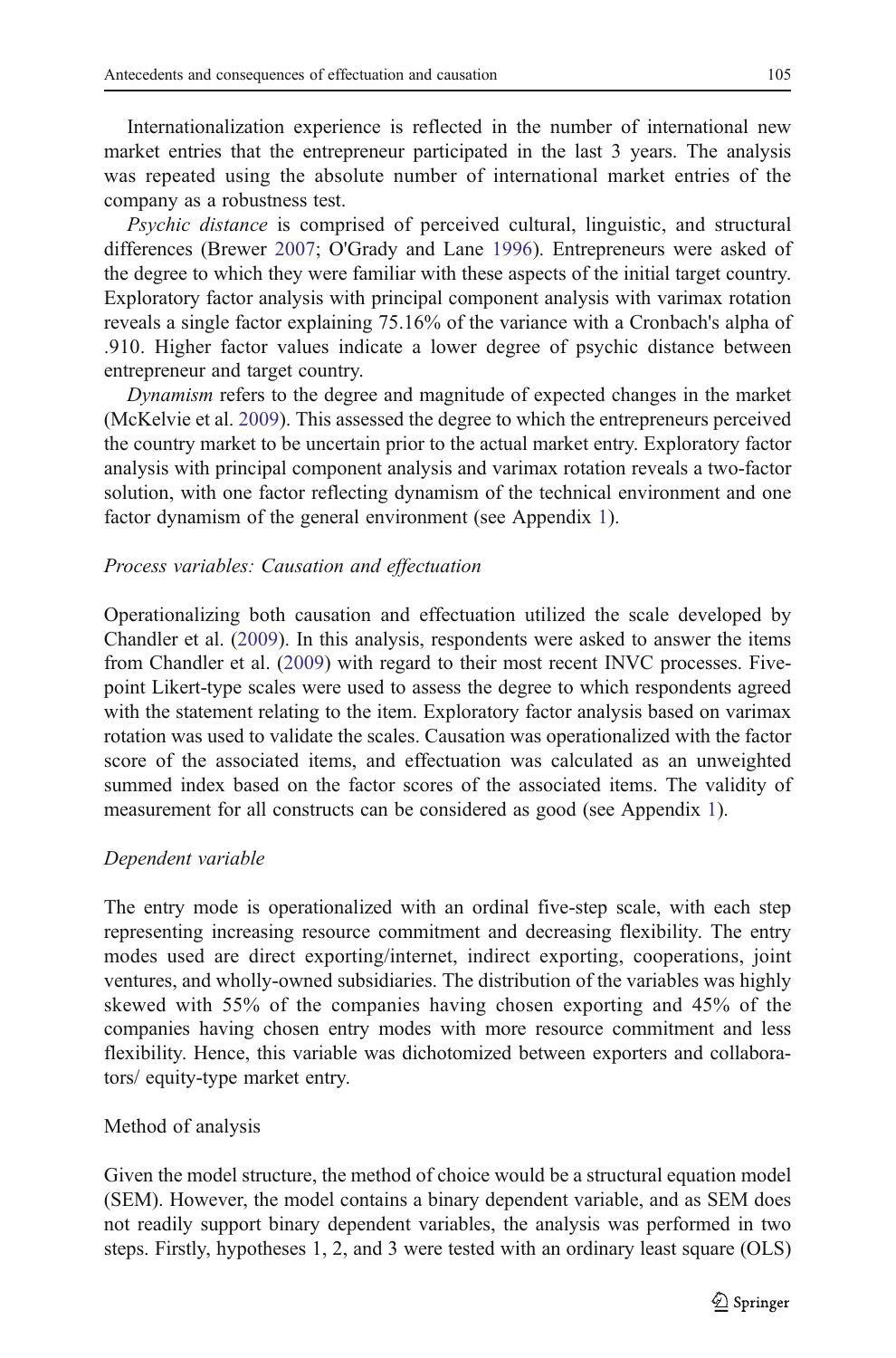regression of the factor scores derived from the operationalization of the endogenous variables. Hypothesis 4 was tested by running a series of moderated regression analyses following Aiken and West [\(1991](#page-18-0)). Secondly, a binary logistic regression of the factor scores of personal, environmental, and process-based factors was performed.

## **Results**

Antecedents to causation and effectuation

For the first part of the analyses, two OLS regressions were calculated. Firm age and size were included as control variables, and personal as well as environmental variables are modeled as antecedents to the choice of causation as against effectuation (Table 2).

The results indicate that psychic distance has a positive relationship with causation  $(b=.525,$  significant on a level under 1%), while the relationship with effectuation is not significant. This result runs counter to hypothesis 1, proposing a positive relationship with effectuation.

The results suggest a nonsignificant relationship between dynamism and causation ( $b=-.035$ ,  $p=.159$ ) and a positive, significant relationship between technical dynamism and effectuation  $(b=223)$ . Given the small sample size, a significance value of 10% can be regarded as sufficient. These results partially support hypothesis 2.

The results show a negative relation between international experience and causation ( $b=-.391$ ) and a positive relationship with effectuation ( $b=-.243$ ). These results support hypothesis 3. There is partial support for hypothesis 3b, in that there is no

|                                  | Causation         | Effectuation      |
|----------------------------------|-------------------|-------------------|
| Constant                         |                   |                   |
| Age of firm (year of foundation) | .006(.586)        | .038(.768)        |
| Size (turnover mio. Euro)        | .019(.658)        | .122(.179)        |
| Psychic distance                 | $.525(.000)$ ***  | .188(.231)        |
| Dynamism—technical               | $-0.035(0.758)$   | $.223(.093)*$     |
| Dynamism-general                 | .159(.220)        | .199(.177)        |
| International experience         | $-.391(.000)$ *** | $.243(.089)*$     |
| Internationalization experience  | .120(.320)        | $.292(.042)$ **   |
|                                  | $R^2$ = 480***    | $R^2$ =.152, n.s. |
|                                  | $df=65$           | $df=64$           |
|                                  | $F = 4.205$       | $F = 1.156$       |
|                                  |                   |                   |

n.s. not significant

 $*_{p<.1,**p<.05,***p<.0001}$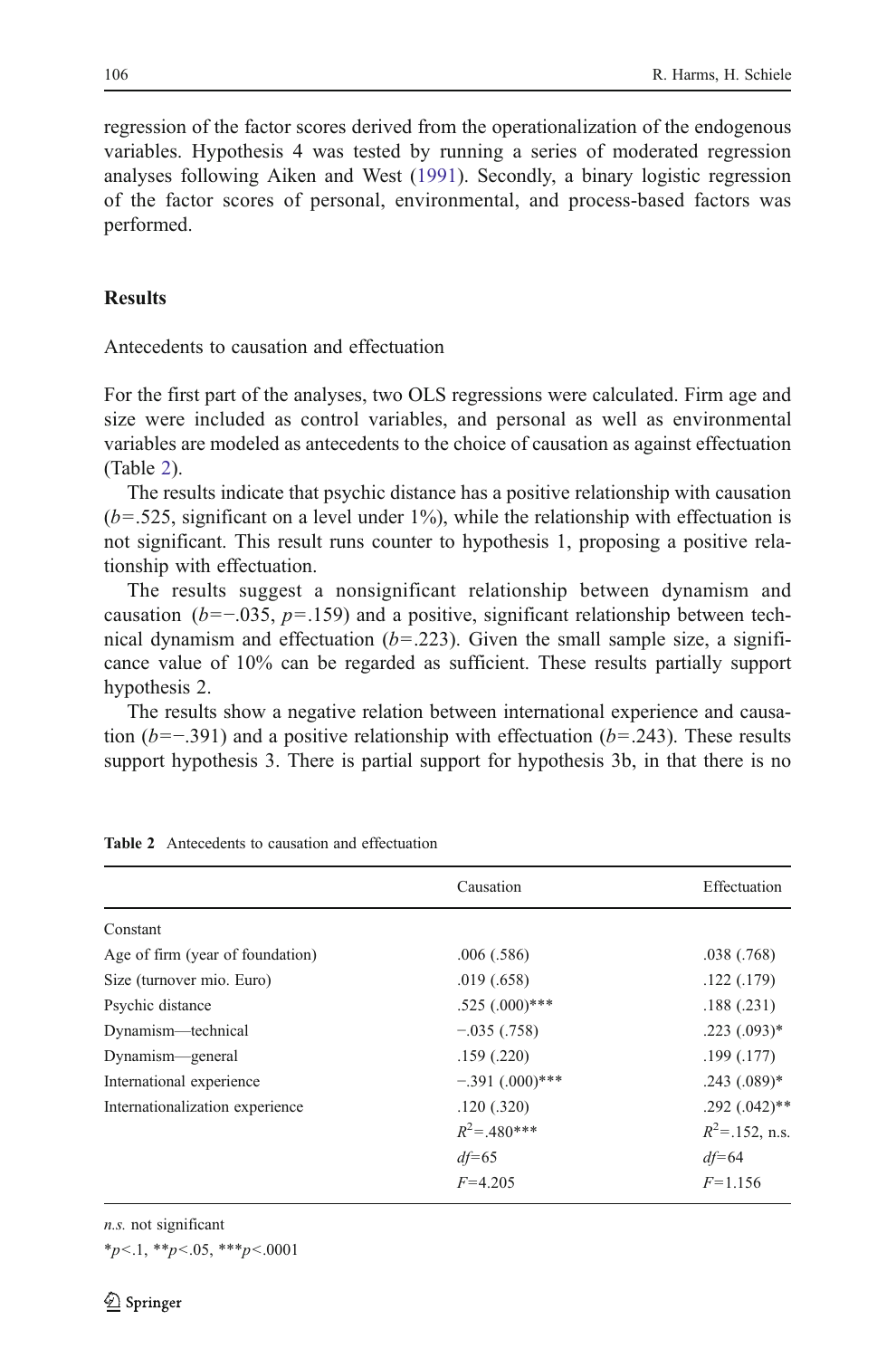relationship between internationalization experience and causation  $(b=120)$ , but a positive relation between internationalization experience and effectuation  $(b=292)$ .

To test the moderation hypothesis, a series of moderated regression analyses was run. In models 1a–d, moderation of psychic distance and international/internationalization experience was analyzed for causation and effectuation. In models 2a–d, the same analyses were performed for the moderation effects of technical dynamism, and in models 3a–d, for the moderation effects of general dynamism.

The results indicate a positive interaction effect between psychic distance and international experience in the model with effectuation as a dependent variable (model 1b,  $b = .328$ ), with an increase of explained variance from .152 to .233. While this finding is in line with theory, the finding regarding causation is not (model 1b,  $b=166$ ).

The results indicate a negative interaction effect between technical dynamism and international experience where causation is the dependent variable (model 2a,  $b=$ −.293): the stronger the technical dynamism and the more international experience, the less likely the entrepreneurs are to choose causation. While this finding is in line with theory, the finding regarding effectuation is not (model 2b,  $b=-.231$  $b=-.231$  $b=-.231$ ) (Table 3).

Effects of causation and effectuation on EMS

For the second part of the analysis, a binary logistic regression was performed. EMS and C&E were the dependent and the primary independent variables, respectively. Firm demographics, indicators for uncertainty, and international(-ization) experience were added as control variables (Table [4\)](#page-14-0).

The results from the model indicate that the market entry mode is neither significantly influenced by firm demographics, nor by uncertainty, nor even by experience. The results indicate that entrepreneurs that apply a causation-based INVP are more likely to use export as opposed to equity-related entry modes. The coefficient is significant at the 1% level. The overall model is significant at the 5% level. The model correctly predicts 73.8% of the cases, which is 18.4% more than in the base model without coefficients.

#### Discussion and conclusion

#### Discussion

The goal of this research was to analyze antecedents and consequences of effectuation and causation in the international new venture creation process. The first finding was that causation and effectuation do not seem to be diametrically opposed concepts, as shown by a positive correlation between these constructs. The fact that C&E are not opposed leads to more complex analyses: It was insufficient to test the relationships involving only effectuation (or causation). Rather, tests for both INVC process variables had to be performed. It was only possible to fully support this hypothesis if both sub-hypotheses could not be rejected (see Table [5](#page-14-0) for an overview).

The first hypothesis stated that the larger the psychic distance, the more an entrepreneur would be inclined to use effectuation rather than causation. The findings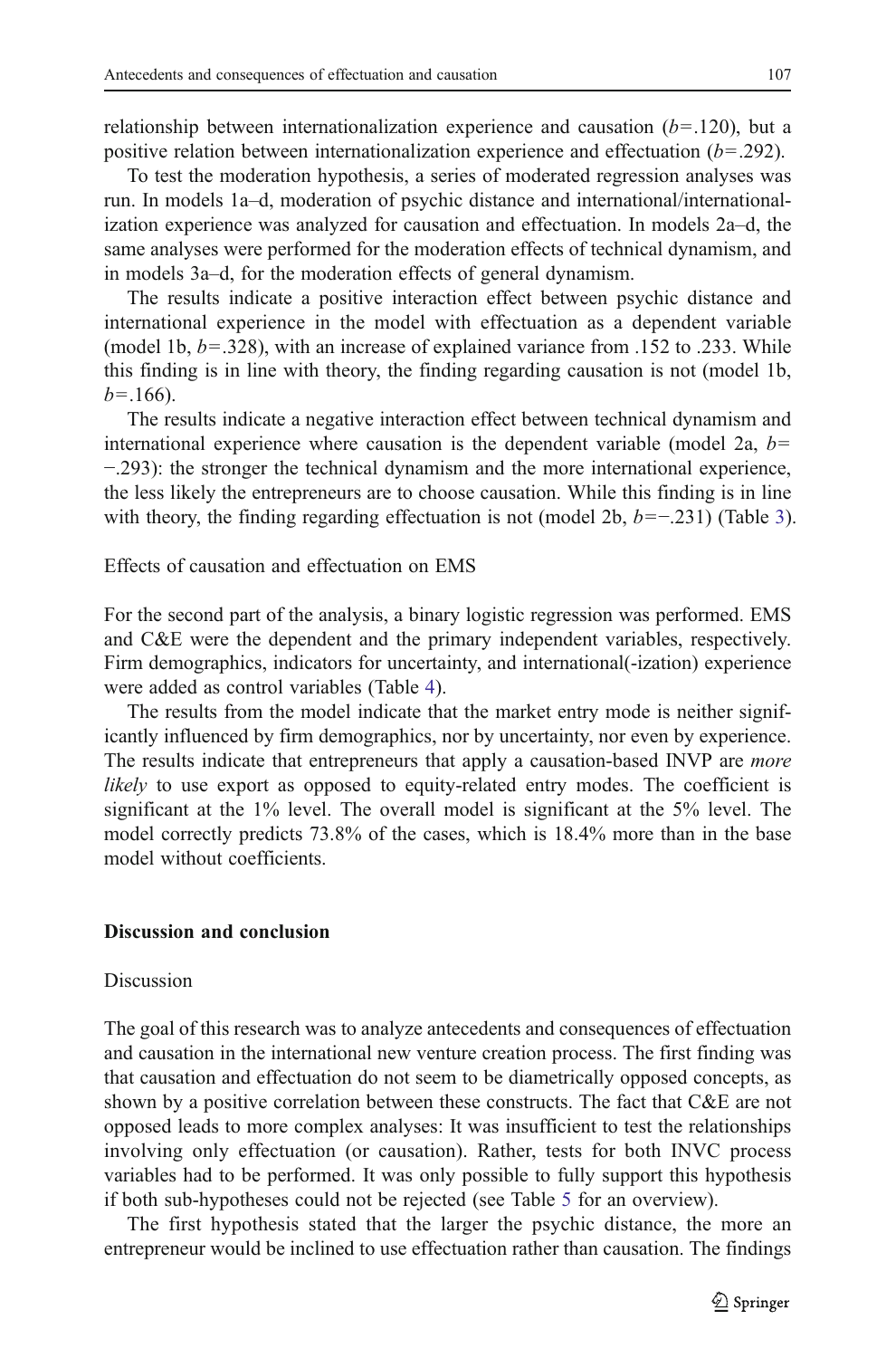<span id="page-13-0"></span>

| Table 3 Moderated regression analyzes          |                 |                            |                       |                              |                         |                |                     |               |                      |                                       |                       |                 |
|------------------------------------------------|-----------------|----------------------------|-----------------------|------------------------------|-------------------------|----------------|---------------------|---------------|----------------------|---------------------------------------|-----------------------|-----------------|
|                                                | la:C.           | Ib:E.                      | Ic:C.                 | Id:E.                        | IIa:C                   | I1b:E          | IIc. C              | $\rm IId: E$  | $\prod a:C$          | IIIb: E                               | $\Pi$ c: $C$          | <b>IIId:E</b>   |
| Constant                                       |                 |                            |                       |                              |                         |                |                     |               |                      |                                       |                       |                 |
| Age of firm                                    | $-013(0.667)$   | $-.008(.836)$              | .001 (.932)           | .023(.665)                   | $-.024(.663)$           | .015(.884)     | .035(533)           | 003 (.976)    | $(976)$ $(976)$      | .043(424)                             | .010(722)             | $-007(672)$     |
| Size                                           | 037 (.779)      | .165 (.276)                | .017 (.599)           | .116 (.262)                  | .065(.578)              | .158 (.324)    | .022(.687)          | .118 $(277)$  | $-.003(.902)$        | .160(.243)                            | .020(.701)            | 107 (.252)      |
| <b>PD</b>                                      | ****(000) 784.  | .096(.349)                 | **** (000) 752.       | .185(274)                    | $***$ (003)             | (662, 660.     | ****(000) 567.      | .227(.211)    | ****(000) 195.       | .124(.301)                            | **** (000) 915.       | .278 (.062)*    |
| Б                                              | .011 (.763)     | $.333(0.024)$ **           | $-.026(.691)$         | $.253(.087)$ *               | (666, 000, 000, 000)    | $.252(.084)$ * | $-.035(.569)$       | $.223(.288)*$ | $-.061(+81)$         | $.269(.047)$ **                       | $-.041(.554)$         | $.290(.047)**$  |
| <b>DG</b>                                      | .168 (.245)     | .221 (.105)                | .153 (.303)           | .181 (.323)                  | .160(.212)              | 200(.132)      | .172 (.332)         | 182 (.309)    | .158(.311)           | 201 (.288)                            | .152 (.300)           | 273 (.071)**    |
| experience<br>International                    | $-400(000)$     | $.221(.093)*$              | $-.398(.000)$<br>**** | $.222(.091)*$                | $-333(.003)$            | .289 $(.047)$  | $-384(.000)$<br>*** | $.234(.075)*$ | $-.327(.004)$<br>*** | .130(.305)                            | $-.390(.000)$<br>**** | $.223(.084)*$   |
| Internationalization<br>experience             | 136 (.232)      | $.331(.042)**$ .121 (.288) |                       | $(0.293)(0.047)*$ (158 (231) |                         | $.322(.029)**$ | $.183(.062)*$       | .216(4.32)    | .116 (.370)          | $(0.82)$ $(0.040)$ ** $(115)$ $(287)$ |                       | $.353(.003)***$ |
| $PD \times$ international<br>experience        | .136(.233)      | $.328(.041)$ **            |                       |                              |                         |                |                     |               |                      |                                       |                       |                 |
| $PD \times$ internationalization<br>experience |                 |                            | $-.048(.722)$         | $-158(259)$                  |                         |                |                     |               |                      |                                       |                       |                 |
| $DT \times$ international<br>experience        |                 |                            |                       |                              | $-293$ $(-801)$ $104$ ) |                |                     |               |                      |                                       |                       |                 |
| $DT \times$ internationalization<br>experience |                 |                            |                       |                              |                         |                | .168 (.198)         | $-.205(.103)$ |                      |                                       |                       |                 |
| $DG \times$ international<br>experience        |                 |                            |                       |                              |                         |                |                     |               | .141 (.265)          | $-244$ $(.092)*$                      |                       |                 |
| $DG \times$ internationalization<br>experience |                 |                            |                       |                              |                         |                |                     |               |                      |                                       | $-0.023(410)$         | $.254(.088)*$   |
|                                                | $R^2 = .493***$ | $R^2 = .233**$             | $R^2 = .482$ ****     | $R^2 = .181$                 | $R^2 = .538***$         | $R^2 = .193$   | $R^2 = .503***$     | $R^2 = 191$   | $R^2 = 494***$       | $R^2 = 199$                           | $R^2 = .503***$       | $R^2 = .191$    |
|                                                | $d=65$          | $d=64$                     | $d=65$                | $df=64$                      | $df = 64$               | $df = 64$      | $d = 64$            | $df = 64$     | $d = 64$             | $d = 64$                              | $df = 64$             | $d = 64$        |
|                                                | $F = 3.994$     | $F = 2.304$                | $F = 3.935$           | $F = 1.301$                  | $F = 4.103$             | $F = 1.419$    | $F = 3.995$         | $F = 1.416$   | $F = 0.3993$         | $F = 1.422$                           | $F = 3.995$           | $F = 1.419$     |
| *p<.1, **p<.05, ***p<.01, ****p<.0001          |                 |                            |                       |                              |                         |                |                     |               |                      |                                       |                       |                 |

 $\underline{\textcircled{\tiny 2}}$  Springer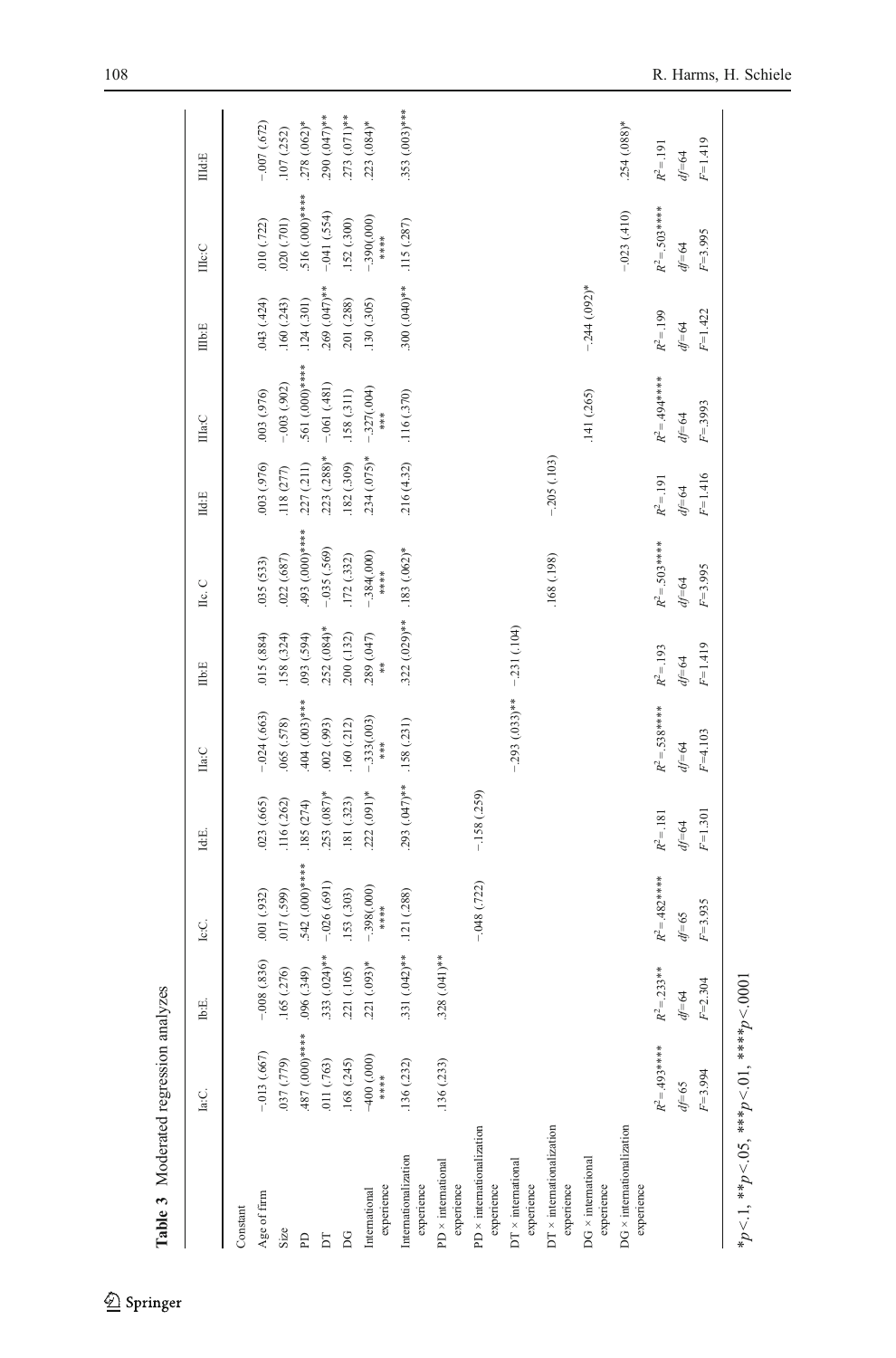|                                  | B        | S.E.     |
|----------------------------------|----------|----------|
| Age of firm (year of foundation) | .021     | .014     |
| Size (turnover mio. Euro)        | .002     | .001     |
| Psychic distance                 | $-.532$  | .459     |
| Dynamism—technical               | .416     | .380     |
| Dynamism-general                 | $-.435$  | .385     |
| International experience         | .009     | .035     |
| Internationalization experience  | $-.061$  | .047     |
| Causation                        | $-1.514$ | $.565**$ |
| Effectuation                     | .216     | .240     |

#### <span id="page-14-0"></span>Table 4 Logistic regression: entry mode

Dependent variable: entry mode. 1 export; 2 otherwise;  $-2LL$  53.864; Cox & Snell  $R^2 = .324$ ; Nagelkerke's pseudo  $R^2 = 434$ ; % correctly classified=73.8%; df=65

S.E. standard error

however show that a large degree of psychic distance induces entrepreneurs to apply causation. An explanation for this finding is that psychic distance can be regarded by the entrepreneurs as a knowledge gap that can effectively be closed by planning type of behavior. The results indicate that entrepreneurs confronted with (partially) unknown markets start searching for information by engaging in a systematic information search including competitive analysis and marketing planning. The other way around is that it could be possible that in particular in a situation with low psychic distance, such as a regional cross-border cluster, more effectuation could be expected because entrepreneurs in such an environment of intensive knowledge exchange are more exposed to unexpected information flows (Steinle et al. [2007](#page-20-0)).

The second hypothesis stated that the more dynamic an international market is perceived to be, the more likely entrepreneurs will be inclined to use effectuation, a

|                  |                                              | Expected | Result   |                     |
|------------------|----------------------------------------------|----------|----------|---------------------|
| H <sub>1</sub> a | Psychic distance—effectuation                |          | n.s.     | Not confirmed       |
| H1b              | Psychic distance—causation                   |          |          |                     |
| H2a              | Dynamism—effectuation                        |          |          | Partially confirmed |
| H2b              | Dynamism-causation                           |          | n.s.     |                     |
| H <sub>3</sub> a | International experience—effectuation        |          |          | Confirmed           |
| H3b              | International experience—causation           |          |          |                     |
| H <sub>4</sub> a | Internationalization experience—effectuation |          | n.s.     | Partially confirmed |
| H <sub>4</sub> b | Internationalization experience—causation    |          | ↓        |                     |
| H5a              | Experience $\times$ dynamism: effectuation   | $^{+}$   | $^{(+)}$ | Partially confirmed |
| H <sub>5</sub> b | Experience $\times$ dynamism: causation      |          | $(-)$    |                     |
| H6a              | Effectuation-export                          |          | n.s.     | Not confirmed       |
| H <sub>6</sub> b | Causation—equity involvement                 |          |          |                     |

| <b>Table 5</b> Summary of the results |  |  |  |
|---------------------------------------|--|--|--|
|---------------------------------------|--|--|--|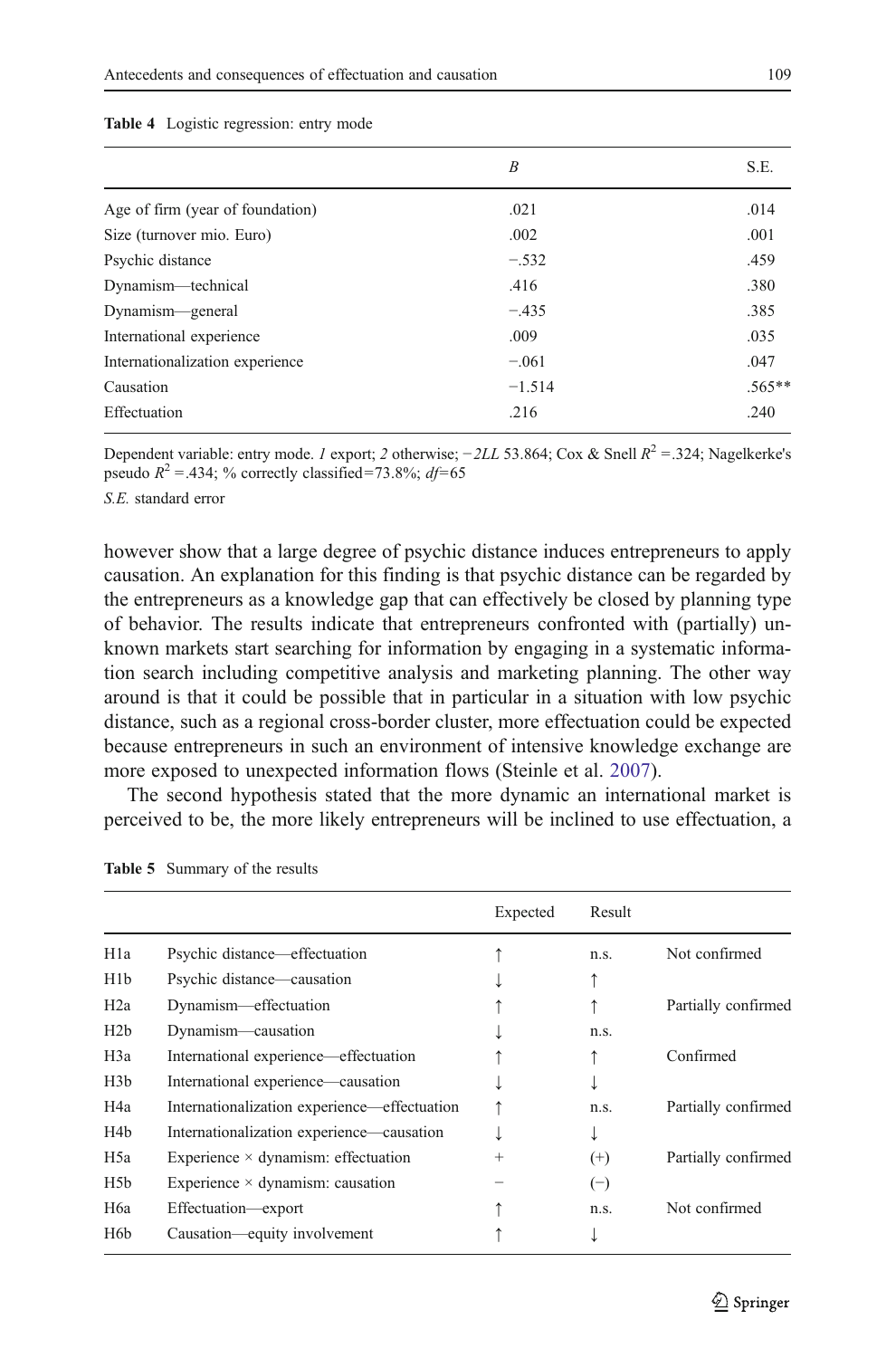finding in line with the theory. However, the reverse was not supported, namely, that entrepreneurs in dynamic markets are less likely to follow causation-type approaches. Some entrepreneurs in dynamic markets may back up their effectuated INVC processes with systematic information search (indicating a higher degree of causation), while other entrepreneurs may refrain from so doing, thereby leading to a nonsignificant overall effect.

The third hypothesis stated that entrepreneurs with a large degree of international experience tend to use effectuation rather than causation, and there was full support for this hypothesis. However, international experience and internationalization experience seem to have a slightly different effect in that entrepreneurs with more internationalization experience do not necessarily use more effectuation-based approaches, lending only partial support to hypothesis 4. It might be that taskspecific experience is not greatly enhanced by taking part in multiple internationalization episodes, as the diversity and idiosyncrasy of experiences gained from INVC processes may impede learning from these situations. In addition, Morrish [\(2009](#page-20-0)) argues that portfolio entrepreneurs tend to use effectuation in the early stages of portfolio building, and causation at later stages, which runs counter to the argument that more experienced entrepreneurs tend to engage in effectuation processes.

The fifth hypothesis received limited support: Experience and uncertainty are mutually reinforcing in a way that experienced entrepreneurs in uncertain environments exhibit more effectuation and less causation. Firstly, entrepreneurs with a high degree of international experience, when faced with situation of psychic distance, tend to apply more effectuation (model 1b). Based on the (so far unproven) premise that effectuation is the more effective way to proceed in unknown circumstances, this suggests that previous international experiences have taught entrepreneurs that effectuation is a viable strategic option. Secondly, entrepreneurs with a high degree of international experience seem to apply significantly less causation when faced with a high degree of technical uncertainty (model 2a). Again, previous experience may have shown entrepreneurs that causation is not viable when the degree of technical dynamism is high. While these findings (model 1b and model 2b) support existing theory, it remains to be discussed why (a) the findings only apply on one type of uncertainty each and (b) why the developments for effectuation are not mirrored by those for causation.

Finally, we expected that entrepreneurs who use more effectuation would tend to use exporting-based entry modes, while causation-based INVC processes would lead to market entry modes with greater equity involvement. The results indicate that effectuation does not predetermine any entry mode strategy, while entrepreneurs who use causation tend to use less equity type (and more export) entry modes.

### Conclusion

The first contribution to entrepreneurship theory is that this research extends the context of effectuation and causation to encompass corporate international entrepreneurship, thus demonstrating broader applications for these theoretical concepts. On the operational level, the largely successful attempt to revalidate the scales of Chandler et al. ([2009\)](#page-19-0) may encourage researchers to also apply them appropriately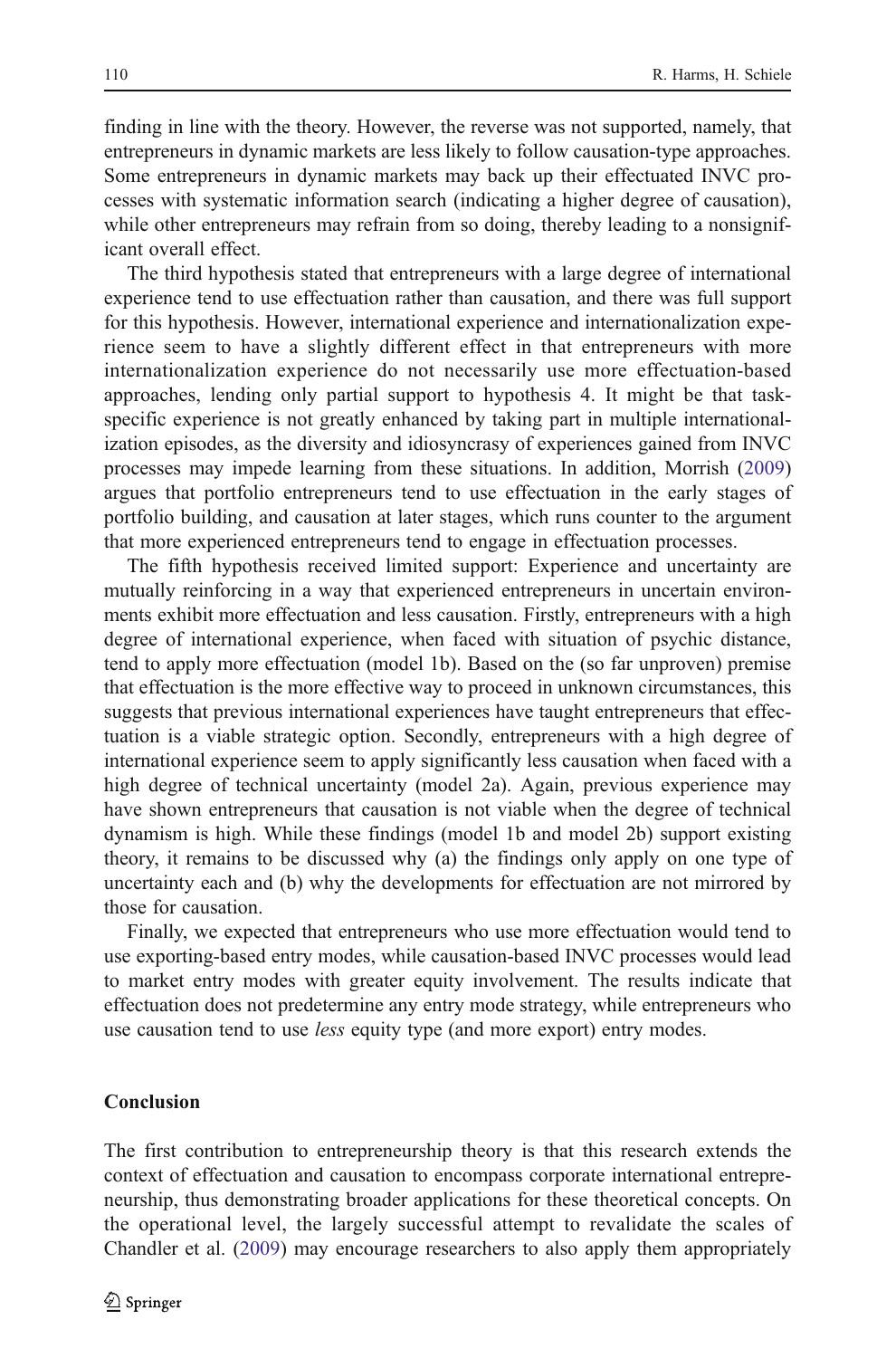in their own research contexts. So doing has not hitherto been obvious, given that C&E were originally developed with independent new ventures in mind, demonstrated by Sarasvathy [\(2001](#page-20-0)) and the research context in which the scales of Chandler et al. [\(2009](#page-19-0)) were developed.

The second contribution to entrepreneurship theory is to indicate that the concepts need not be diametrically opposed, and companies seem to be able to use both to a large extent. This raises the question of how this is possible, whether they can both be used simultaneously, and if so, how? Can they both be used in the same INVC process, but in a temporal sequence, such as suggested by Laaksonen et al. ([2010\)](#page-19-0)? Connected to these would be questions relating to the antecedents and (performance) consequences of different combinations of C&E (Read et al. [2009b](#page-20-0)).

The third contribution to entrepreneurship theory is the confirmatory test of key correlates of C&E. Previous evidence from case studies or from other contexts (Brettel et al. [2012\)](#page-18-0) did not analyze the same constructs that were used here. While case studies provide rich, in-depth descriptions of a phenomenon, researchers may remain skeptical about the generalizability of case study findings. This quantitative analysis provides the first (at least partly) generalizable evidence with regard to C&E.

The first contribution to the international business literature was to show that decision-making processes do matter in international business, thereby making effectuation theory an addition to established internationalization theories. In particular, this research showed that firms who use causation tend to follow exporting-based entry modes. This finding is relevant in that entrepreneurs who are inclined to use causation may forego business opportunities that reside in network or wholly owned subsidiary-type entry modes. A second contribution to the international business literature is derived from the finding that psychic distance is related to causationtype behavior. This calls into question the type of uncertainty with which psychic distance is associated. It seems that entrepreneurs perceive psychic distance more as an information gap that they can try to close with formal planning than as a fundamental uncertainty. Future research could clarify this issue.

As a shortcoming, the usage of gazelle firms as the population may be questioned. While gazelles were chosen so as to limit the recall bias, the populations might still impede generalizing the findings. On one hand, gazelles are different from other firms in that they exhibit high growth; they might not be so different from slower growth firms (Harms [2009\)](#page-19-0). On the other hand, research needs to be contextualized (Zahra [2007\)](#page-21-0), and findings should be replicated in other organizational or cultural contexts.

A further shortcoming is that both the antecedents and process variables were measured ex post. This can lead to post hoc rationalizations and difficulties in recalling the degree of psychic distances that were present when the INVC processes began. Selecting the most recent INVC processes minimized this recall error, but it may nevertheless have still been present. By explicitly pointing out in the item formulation that the entrepreneur may know more after the internationalization process, we tried to relieve the pressure to act in a potentially socially desirable way by understating psychic distance (Dow and Ferencikova [2010\)](#page-19-0). A final shortcoming is the low reliability of the "affordable loss" and "dynamism" variables. Future research is encouraged, particularly with regard to the measurement of causation and effectuation.

More studies on the nature of the entrepreneurial process are therefore certainly warranted (Moroz and Hindle [2012\)](#page-20-0). A first justification for this call lies in a general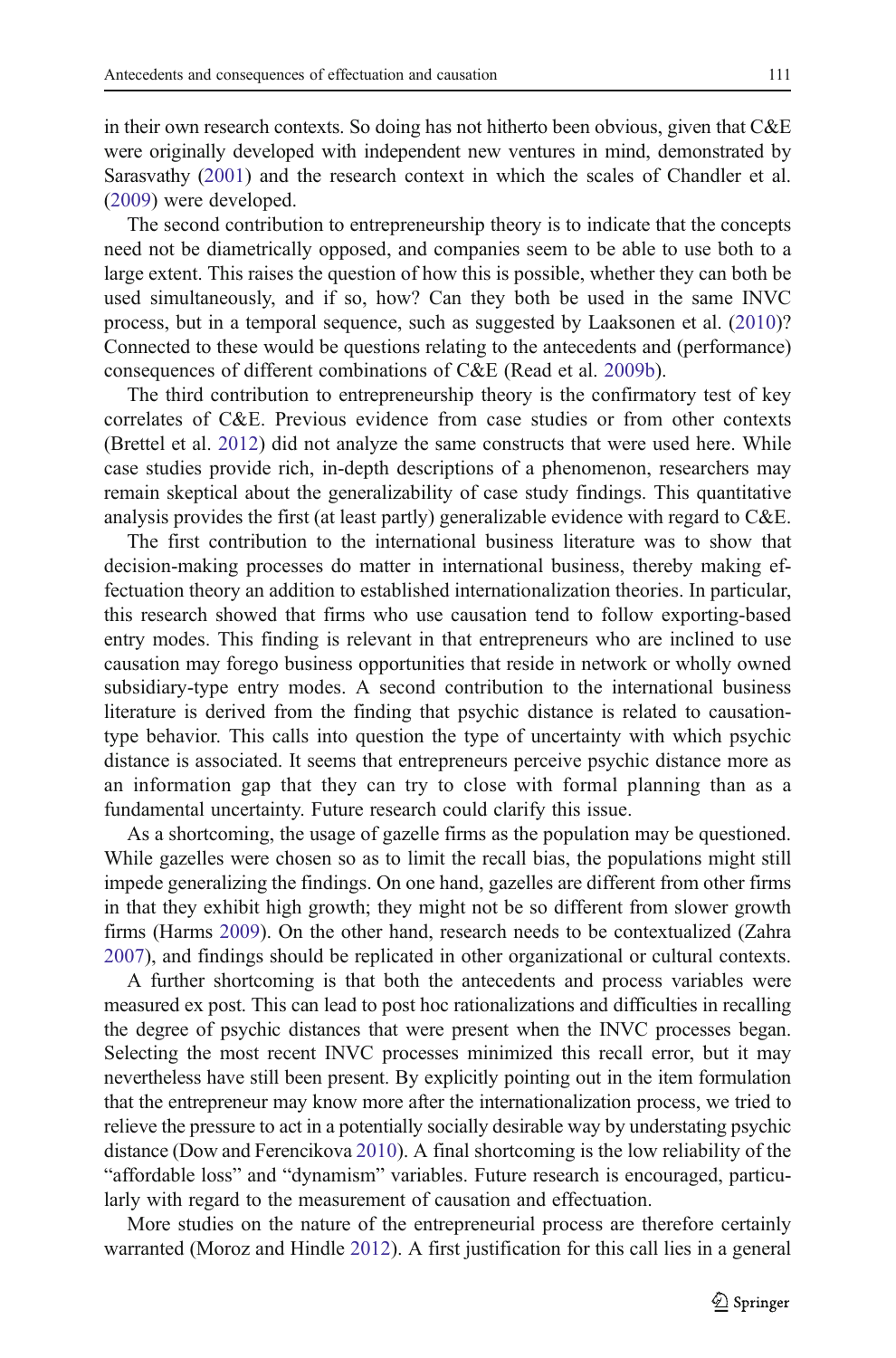<span id="page-17-0"></span>criticism of current entrepreneurial process models (Moroz and Hindle [2012\)](#page-20-0) in general, and a "translation" of process-dynamic type of theories (such as effectuation theory) across to a static framework type of research, as notably happens when effectuation's temporal dimension is omitted by the research approach (Buttriss and Wilkinson [2006](#page-19-0)). Consequently, there is the option to use longitudinal research designs with multiple cross-sections to capture varying degrees of causation and effectuation over time (van de Ven and Huber [1990\)](#page-20-0). A second justification is the finding that there are also companies that succeeded in setting up an international new venture, but for which their entrepreneurial process can be neither be described in terms of causation nor effectuation. The question then follows as to what type of entrepreneurial process they applied.

Future research may also analyze different antecedents and consequences of C&E in the INVC process, for example on precocity (Zuchella et al. [2007](#page-21-0)), speed (Oviatt and McDougall [2005](#page-20-0)), and scope (Vermeulen and Barkema [2002](#page-20-0)). In these efforts, attempts towards a co-evolutionary perspective (Pajunen and Manula [2008\)](#page-20-0) that encompasses multiple domains (Harms et al. [2009\)](#page-19-0) could illuminate internationalization's multifaceted nature, creating new insights into the process of international new venture creation.

Acknowledgments We would like to thank two anonymous reviewers for their effort. Also, we would like to thank Hamid Etemad who gave us the opportunity to publish in the Journal of International Entrepreneurship. Finally, thanks to Paul Benneworth for thorough editing.

Open Access This article is distributed under the terms of the Creative Commons Attribution License which permits any use, distribution, and reproduction in any medium, provided the original author(s) and the source are credited.

### Appendix 1

| Items                                                                                        | Construct $(\alpha)$ ,<br>$%$ var. exl' pl. | Factor | Item-<br>loading to-total |
|----------------------------------------------------------------------------------------------|---------------------------------------------|--------|---------------------------|
| We developed a strategy to best take advantage of resources<br>and capabilities              | Causation, 828.<br>59.69%                   | .832   | .695                      |
| We designed and planned business strategies                                                  |                                             | .907   | .797                      |
| We researched and selected target markets and did meaningful<br>competitive analysis         |                                             | .717   | .560                      |
| We had a clear and consistent vision for where we wanted<br>to end up                        |                                             | .366   | .252                      |
| We designed and planned production and marketing efforts                                     |                                             | .912   | .821                      |
| We experimented with different products and/or business<br>models                            | Experimentation,<br>.813, 64.29%            | .809   | .638                      |
| The product/service that we now provide is essentially the<br>same $[\dots]$ . $(r)$         |                                             | .669   | .479                      |
| The product/service that we now provide is substantially<br>different than we first imagined |                                             | .874   | .739                      |

#### Table 6 Operationalization of key variables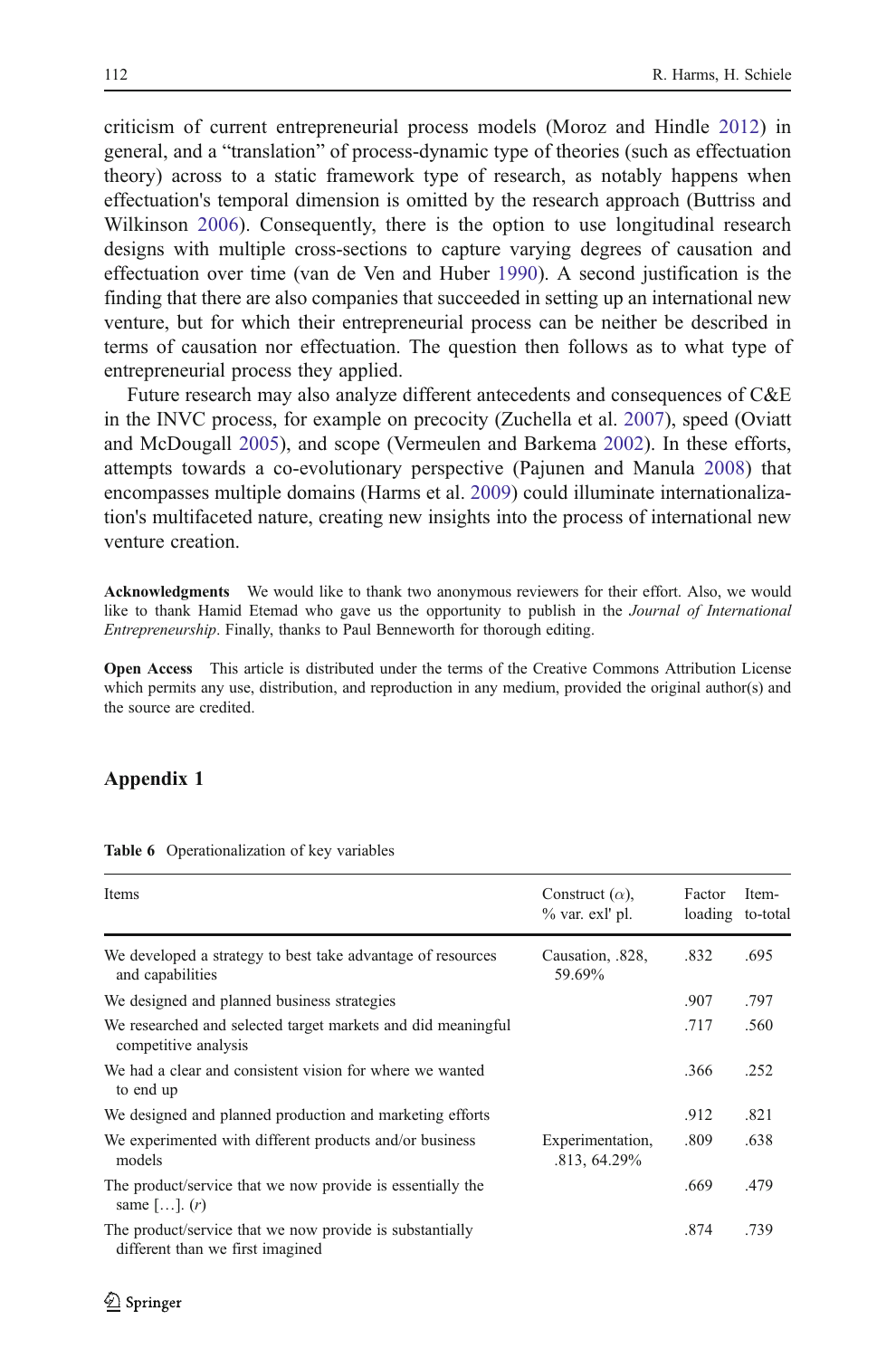<span id="page-18-0"></span>

| Items                                                                                        | Construct $(\alpha)$ ,<br>% var. exl' pl. | Factor | Item-<br>loading to-total |
|----------------------------------------------------------------------------------------------|-------------------------------------------|--------|---------------------------|
| We tried a number of different approaches until we found<br>a business model that worked     |                                           | .838   | .683                      |
| We were careful not to commit more resources than we could<br>afford to lose                 | Affordable loss,<br>.584, 57.80%          | .875   | .482                      |
| We were careful not to risk more money than we were willing<br>to lose with our initial idea |                                           | .905   | .576                      |
| We were careful not to risk so much money that the company<br>would be in real trouble       |                                           | .150   | .275                      |
| We allowed the business to evolve as opportunities emerged                                   | Flexibility,                              | .860   | .740                      |
| We adapted what we were doing to the resources we had                                        | .832, 67.42%                              | .696   | .853                      |
| We were flexible and took advantage of opportunities as<br>they arose                        |                                           | .797   | .799                      |
| We avoided courses of action that restricted our flexibility<br>and adaptability             |                                           | .915   | .703                      |
| We used a substantial number of agreements [] to reduce the<br>amount of uncertainty         | Pre-commitment,<br>.855, 87.42%           | .935   | .748                      |
| We used pre-commitments from customers and suppliers as<br>often as possible                 |                                           | .935   | .748                      |
| I was able to speak the language of the target country fluently                              | Psychic distance,                         | .863   | .741                      |
| I was well acquainted with the culture of the target country                                 | .910, 75.16%                              | .891   | .824                      |
| I was well acquainted with the business habits of the target<br>county                       |                                           | .929   | .867                      |
| I was well at ease with the people from that target country                                  |                                           | .799   | .686                      |
| I had the feeling that I needed to learn much more about the<br>target country $(r)$         |                                           | .874   | .796                      |
| Future technical innovations will be incremental                                             | Dynamism, tech.,                          | .858   | .471                      |
| Type and source of technical innovations [] are predictable                                  | .640 73.54%                               | .858   | .471                      |
| Demand of our products will fluctuate, but only moderately                                   | Dynamism, general,                        | .797   | .270                      |
| We are well aware of the demands of our customers and find<br>it easy to predict changes     | $.423, 63.5\%$                            | .797   | .270                      |

### References

Abell DF (1980) Defining the business: the starting point of strategic planning. Prentice-Hall, Englewoods Cliffs

Aiken LS, West SG (1991) Multiple regression: testing and interpreting interactions. Sage, Newbury Park Andersen PH, Strandskov J (1997) International market selection. J Glob Mark 11(3):65–84

Anderson E, Gatignan H (1986) Modes of foreign entry: a transaction cost analysis and propositions. J Int Bus Stud 17(3):1–26

- Augier M, Sarasvathy SD (2004) Integrating cognition, evolution, and design: extending Simonian perspectives to strategic organization. Strateg Organ 2(2):169–204
- Brettel M, Mauer R, Engelen A, Küpper D (2012) Corporate effectuation: Entrepreneurial action and its impact on R&D project performance. J Bus Ventur 27(2):167–184

Brewer P (2001) International market selection: developing a model from Australian case studies. Int Bus Rev 10(2):155–174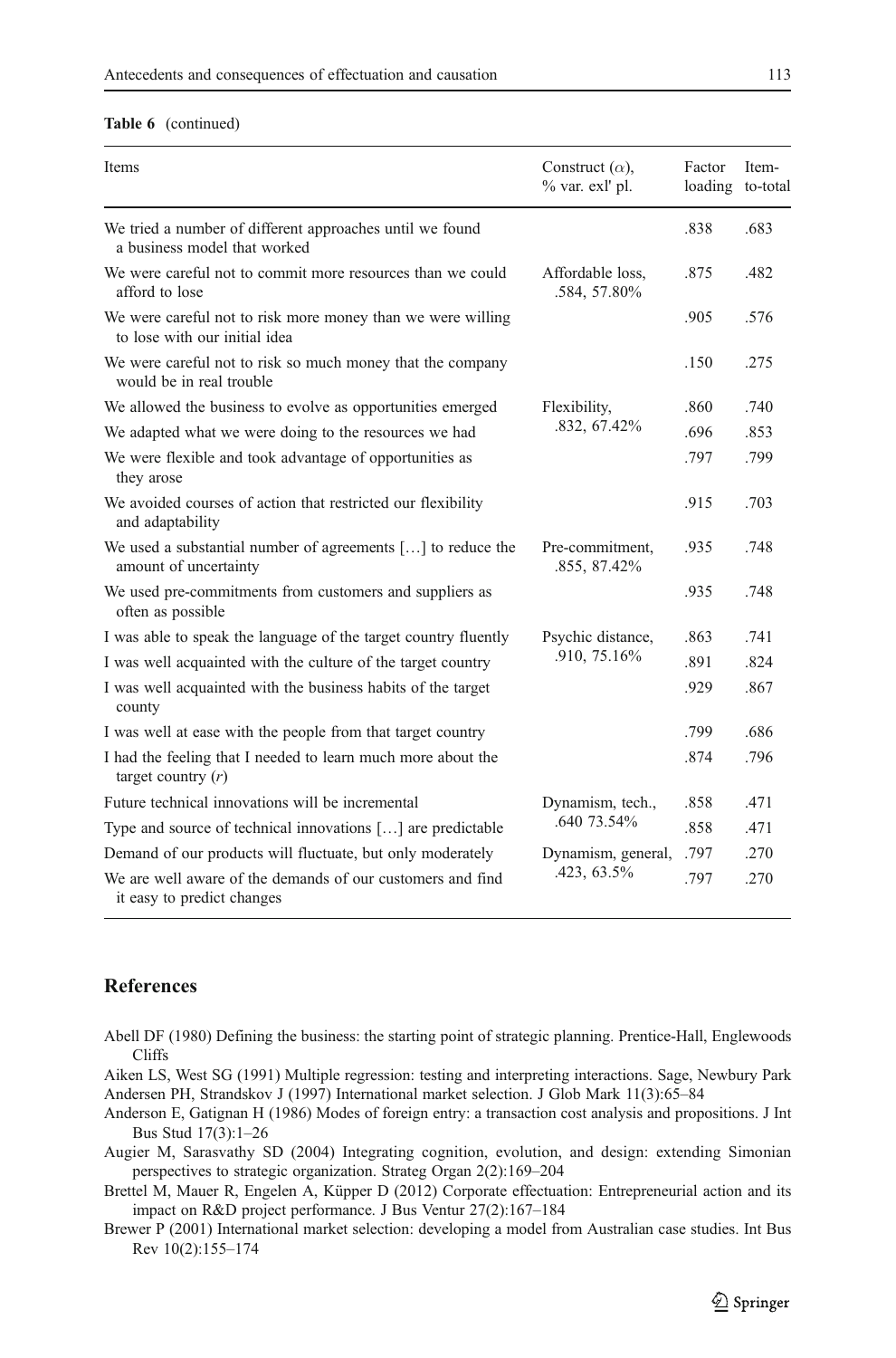<span id="page-19-0"></span>Brewer PA (2007) Operationalizing psychic distance: a revised approach. J Int Mark 15(1):44–66

- Brouthers KD, Hennart J-F (2007) Boundaries of the firm: insights from international entry mode research. J Manag 33(3):395–425
- Brouthers KD, Nakos G (2005) The role of systematic international market selection on small firms' export performance. J Small Bus Manag 43(4):363–381
- Buttriss GJ, Wilkinson IF (2006) Using narrative sequence method to advance international entrepreneurship theory. J Int Entrep 4(4):157–174
- Bygrave WD (2004) The entrepreneurial process. In: Bygrave WD, Zacharakis A (eds) The portable MBA in entrepreneurship. Wiley, Hoboken
- Çalişkan A, Joern A, Meijnen M, von Moers F, Schapmann F (2006) The first steps of internationalisation for SMEs: serendipitous or intentional? Int J Glob Small Bus 1(3):301–318
- Canabal A, White GO (2008) Entry mode research: past and future. Int Bus Rev 17(3):267–284
- Chandler GN, DeTienne DR, McKelvie A, Mumford TV (2009) Causation and effectuation processes: a validation study. J Bus Ventur 26(3):375–390
- Crick D, Spence M (2005) The internationalisation of 'high performing' UK high-tech SMEs: a study of planned and unplanned strategies. Int Bus Rev 14(2):167–185
- Dean JW, Sharfman MP (1996) Does decision process matter? A study of strategic decision-making effectiveness. Acad Manag J 39(2):368–396
- Dess GG, Beard DW (1984) Dimensions of organizational task environments. Adm Sci Q 29(1):52– 73
- Dew N, Sarasvathy SD, Venkataraman S (2004) The economic implications of exaptation. J Evol Econ 14  $(1):69-84$
- Dew N, Read S, Sarasvathy SD, Wiltbank R (2009) Effectual versus predictive logics in entrepreneurial decision-making: differences between experts and novices. J Bus Ventur 24(4):287–309
- Dow D (1999) A note on psychological distance and export market selection. J Int Mark 8(1):51–64
- Dow D, Ferencikova S (2010) More than just national cultural distance: testing new distance scales on FDI in Slovakia. Int Bus Rev 19(1):46–58
- Dunning JH (1988) The eclectic paradimg of international production: a restatement and some possible extensions. J Int Bus Stud 19(1):1–31
- Eriksson K, Johanson J, Majkgard A, Sharma DD (2000) Effect of variation on knowledge accumulation in the internationalization process. Int Stud Manag Organ 30(1):26–44
- Erramilli MK, Rao CP (1993) Service firms' international entry-mode choice: a modified transaction-cost analysis approach. J Mark 57(3):19–38
- Gruber M (2007) Uncovering the value of planning in new venture creation: a process and contingency perspective. J Bus Ventur 22(6):782–807
- Hamer E (1990) Das mittelständische Unternehmen. Eigenarten, Bedeutung, Risiken und Chancen. Stuttgart: Poller
- Harms R (2009) A multivariate analysis of the characteristics of rapid growth firms, their leaders, and their market. J Small Bus Entrep 22(4):429–454
- Harms R, Kraus S, Schwarz EJ (2009) The suitability of the configuration approach in entrepreneurship research. Entrep Reg Dev 21(1):25–47
- Johanson J, Vahlne J-E (1977) The internationalization process of the firm. A model of knowledge development and increasing foreign market commitments. J Int Bus Stud 8(1):23–32
- Johanson J, Vahlne J-E (2009) The Uppsala internationalization process model revisited: from liability of foreignness to liability of outsidership. J Int Bus Stud 40(9):1411–1431
- Jones MV, Coviello NE (2005) Internationalisation: conceptualising an entrepreneurial process of behaviour in time. J Int Bus Stud 36(3):284–303
- Keupp MM, Gassmann O (2009) The past and the future of international entrepreneurship: a review and suggestions for developing the field. J Manag 35(3):600–633
- Laaksonen L, Ainamo A, Karjalainen T-M (2010) Cycles in causation and effectuation: a case study of four metal-music ventures. Paper presented at the High Tech Small Firms Conference, Enschede
- Lukas BA, Whitwell GJ, Hill P (2007) Export planning orientation and its antecedents: evidence from exporting it products. J Bus Res 60(12):1282–1289
- Madsen TK, Servais P (1997) The internationalization of born globals: an evolutionary process? Int Bus Rev 6(6):561–583
- Maignan I, Lukas BA (1997) Entry mode decisions: the role of managers' mental models. J Glob Mark 10  $(4):7-22$
- Mainela T, Puhakka V (2009) Organising new business in a turbulent context: opportunity discovery and effectuation for IJV development in transition markets. J Int Entrep 7(2):111–134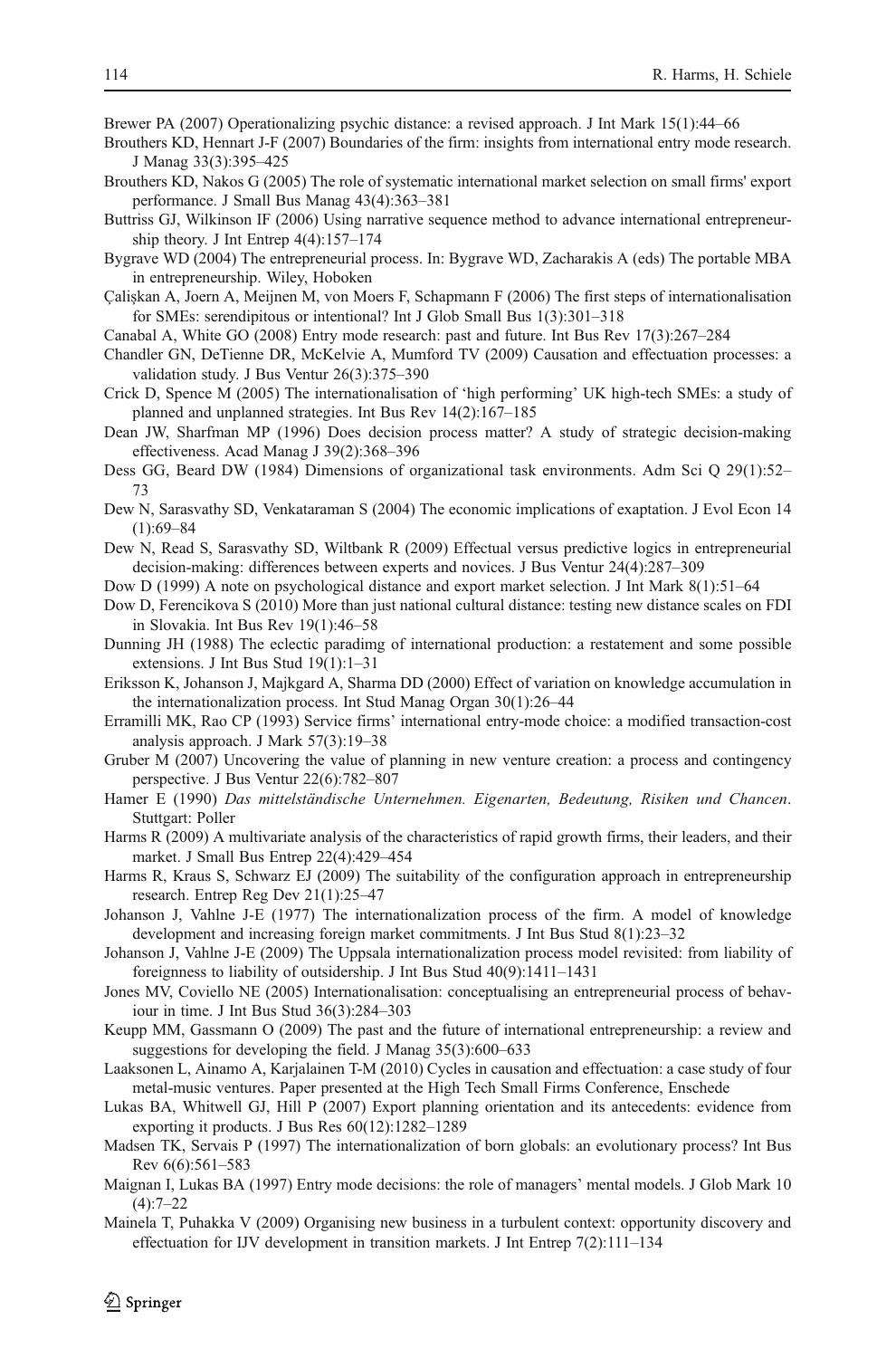- <span id="page-20-0"></span>McDougall PP, Shane S, Oviatt BM (1994) Explaining the formation of international new ventures: the limits of theories from international business research. J Bus Ventur 9(6):469–478
- McKelvie A, Haynie MJ, Gustavsson V (2009) Unpacking the uncertainty construct: implications for entrepreneurial action. J Bus Ventur 26(11):273–292
- Miller D (1983) The correlates of entrepreneurship in three types of firms. Manag Sci 29(7):770–791
- Moroz PW, Hindle K (2012) Entrepreneurship as a process: toward harmonizing multiple perspectives. Enterpren Theor Pract. doi[:10.1111/j.1540-6520.2011.00452.x](http://dx.doi.org/10.1111/j.1540-6520.2011.00452.x)
- Morrish S (2009) Portfolio entrepreneurs: an effectuation approach to multiple venture development. J Res Mark Entrep 11(1):32–48
- Morschett D, Schramm-Klein H, Swoboda B (2010) Decades of research on market entry modes: what do we really know about external antecedents of market entry mode choice? J Int Manag 16(1):60–77

O'Grady S, Lane HW (1996) The psychic distance paradox. J Int Bus Stud 27(2):309–333

- Oviatt BM, McDougall PP (2005) Defining international entrepreneurship and modeling the speed of internationalization. Enterp Theory Pract 29(5):537–553
- Pajunen K, Manula M (2008) Internationalisation: a co-evolutionary perspective. Scand J Manag 24 (3):247–258
- Perry JT, Chandler GN, Markova G (2012) Entrepreneurial effectuation: a review and suggestions for future research. Enterp Theory Pract. doi:[10.1111/j.1540-6520.2010.00435.x](http://dx.doi.org/10.1111/j.1540-6520.2010.00435.x)
- Read S, Dew N, Sarasvathy SD, Song M, Wiltbank R (2009a) Marketing under uncertainty: the logic of an effectual approach. J Mark 73(3):1–18
- Read S, Song M, Smit W (2009b) A meta-analytic review of effectuation and venture performance. J Bus Ventur 24(6):573–587
- Rialp-Criado A, Galván-Sánchez I, Suárez-Ortega S (2010) A configuration-holistic approach to bornglobal firms' strategy formation process. Eur Manag J 28(2):108–123
- Root FR (1994) Entry strategies for international markets. Jossey-Bass, San Francisco
- Sarasvathy SD (2001) Causation and effectuation: toward a theoretical shift from economic inevitability to entrepreneurial contingency. Acad Manag Rev 26(2):243–263
- Sarasvathy SD (2008) Effectuation: elements of entrepreneurial expertise. Edward Elgar, Northampton
- Sarasvathy SD, Dew N, Read S, Wiltbank R (2003) Accounting for the future: Psychological aspects of effectual entrepreneurship. Working paper
- Schweizer R, Vahlne J-E, Johanson J (2010) Internationalization as an entrepreneurial process. J Int Entrep 8(4):343–370
- Shane S, Venkataraman S, Macmillan I (1995) Cultural differences in innovation championing strategies. J Manag 21(5):931–952
- Slangen AHL, van Tulder RJM (2009) Cultural distance, political risk, or governance quality? Towards a more accurate conceptualization and measurement of external uncertainty in foreign entry mode research. Int Bus Rev 18(3):276–291
- Sloman SA (1996) The empirical case for two systems of reasoning. Psychol Bull 119(1):3–22
- Sousa CMP, Bradley F (2006) Cultural distance and psychic distance: two peas in a pod? J Int Mark 14  $(1):49-70$
- Steinle C, Schiele H, Mietzner K (2007) Merging a firm-centred and a regional policy perspective for the assessment of regional clusters: concept and application of a "dual" approach to a medical technology cluster. Eur Plan Stud 15(2):235–251
- Stevenson HH, Jarillo JC (1990) A paradigm of entrepreneurship: entrepreneurial management. Strateg Manag J 11(5):17–27
- Tihanyi L, Griffith DA, Russell CJ (2005) The effect of cultural distance on entry mode choice, international diversification, and MNE performance: a meta-analysis. J Int Bus Stud 36(3):270– 283
- Turnbull PW (1987) A challenge of the stages theory of the internationalization process. In: Rosson PJ, Reed SD (eds) Managing export entry and expansion. Praeger, New York, pp 21–40
- Van de Ven AH, Huber GP (1990) Longitudinal field research methods for studying processes of organizational change. Organ Sci 1(3):213–219
- Vermeulen F, Barkema HG (2002) Pace, rhythm, and scope: process dependence in building a profitable multinational corporation. Strateg Manag J 23(7):637–653
- Welford R, Prescott K (1994) European business: an issue based approach, 2nd edn. Pitman, London
- Werner S (2002) Recent developments in international management research: a review of 20 top management journals. J Manag 28(3):277–305
- Whitelock J (2002) Theories of internationalization and their impact on market entry. Int Mark Rev 19 (4):342–347